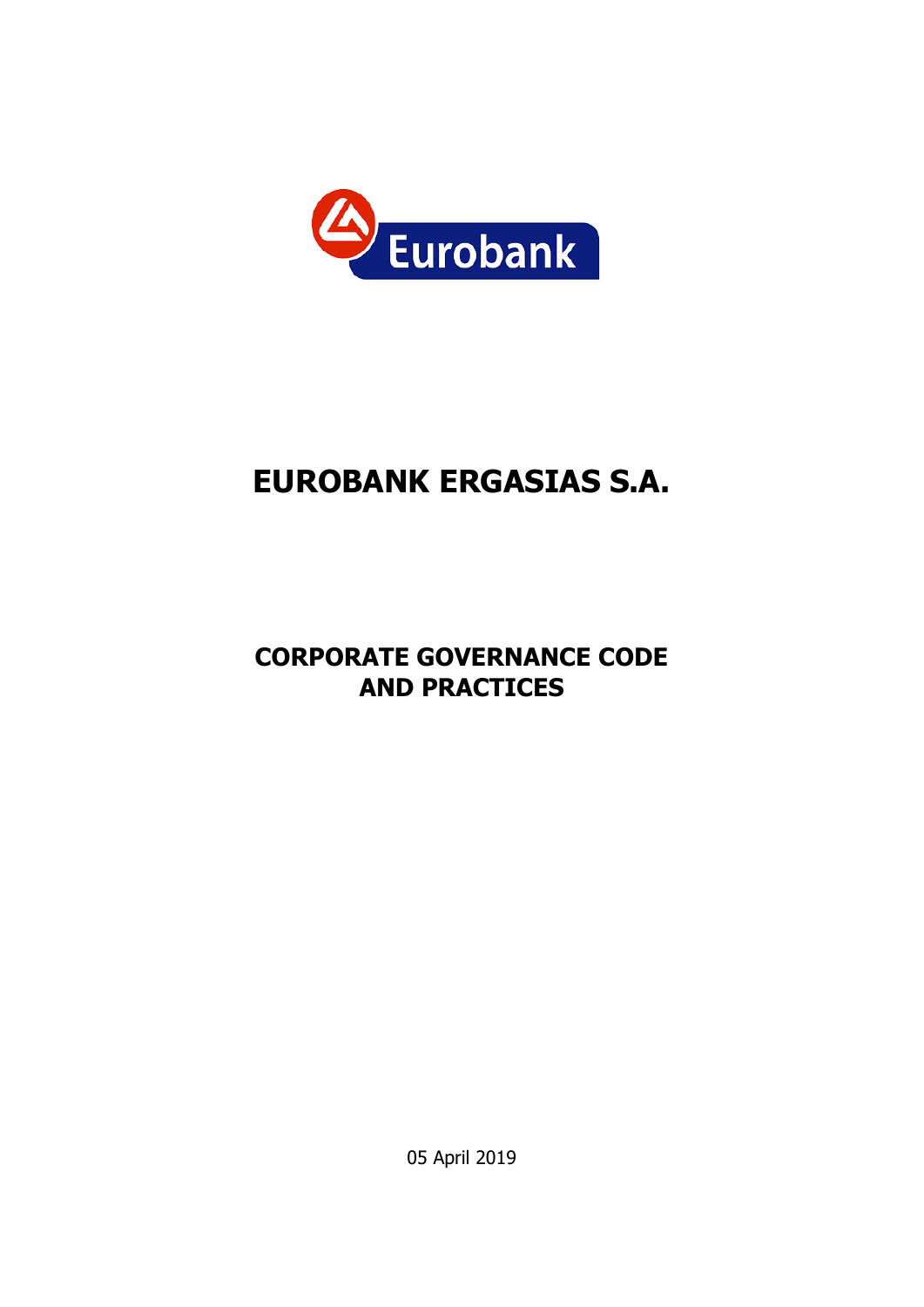

| <b>TABLE OF CONTENTS</b> |  |
|--------------------------|--|
|                          |  |
|                          |  |
|                          |  |
|                          |  |
|                          |  |
|                          |  |
|                          |  |
|                          |  |
|                          |  |
|                          |  |
|                          |  |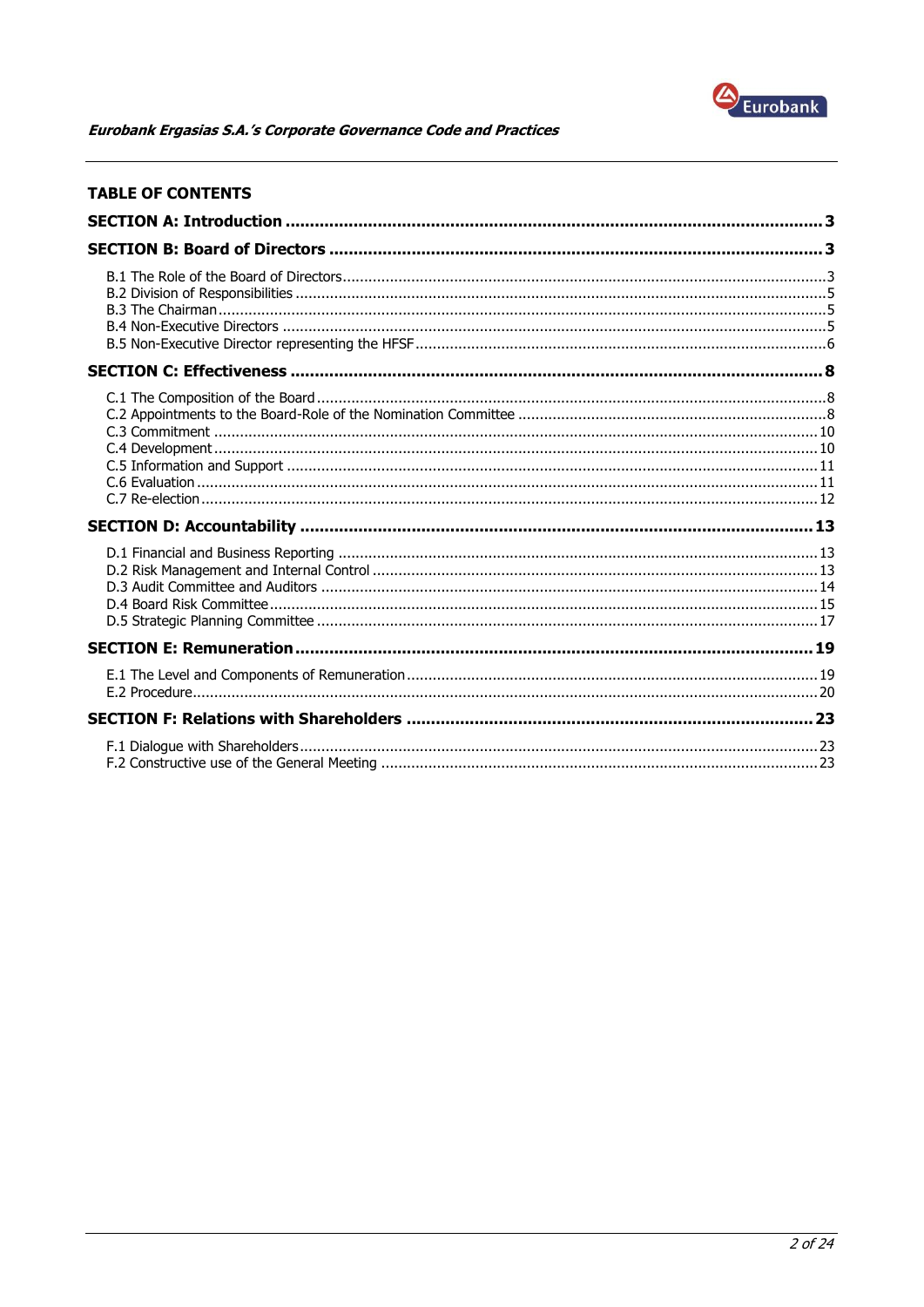

## <span id="page-2-0"></span>**SECTION A: Introduction**

The Corporate Governance Code and Practices (the Code) describes the main corporate governance principles and practices adopted by Eurobank Ergasias SA (the Bank) and its subsidiaries (collectively Eurobank or the Group). The Code is in compliance with the Greek legislation and is based on the international best practices on corporate governance as well as the Bank's contractual obligations to the Hellenic Financial Stability Fund (HFSF), focusing on the sustainable success of Eurobank over the longer term.

The Code is approved by the Board of Directors (Board). The responsibility for ensuring the Code is up-to-date rests with the Group Company Secretariat. The Board, following clearance by the Audit Committee, reviews and approves the contents of the Code once a year.

## <span id="page-2-1"></span>**SECTION B: Board of Directors**

## <span id="page-2-2"></span>**B.1 The Role of the Board of Directors**

#### **Main Principle**

The Bank is headed by a Board which is collectively responsible for the long-term success of the Bank. The Board exercises its responsibilities effectively and in accordance with the Greek legislation, international best practices and the Bank's contractual obligations to HFSF.

The Board's role is to provide entrepreneurial leadership to the Group within a framework of prudent and effective controls which enables risk to be assessed and managed. The Board sets the Group's strategic aims, ensures that the necessary financial and human resources are in place for the Group to meet its objectives and reviews management performance. The Board sets the Group's values and standards and ensures that its obligations to its Shareholders and others are understood and met. All Directors must act in what they consider to be the best interests of the Group, consistent with their statutory duties.

## **Practice**

<u>.</u>

B.1.1 According to the Bank's Articles of Association, the Board may consist of three (3) to twenty (20) members<sup>1</sup>, while, under the Relationship Framework Agreement (RFA) between the Bank and the HFSF, this range has been specifically set to be between seven (7) to fifteen (15) members (including the representative of the HFSF). In addition, according to the RFA, (a) the number of the Board members must be odd, (b) the majority of its members should be Non-Executive Directors while at least half of them (rounded to the nearest integer) and no less than three (3) of the Non-Executives Directors, excluding the representative of the HFSF, should be independent according to the criteria provided for in Law 3016/2002 on corporate governance and the European Commission Recommendation 2005/162/EC and (c) the Board should include at least two (2) Executive Directors. Furthermore, according to the HFSF corporate governance review criteria developed as per the relevant provisions of Law 3864/2010 (HFSF Law), the target size of the Board should be up to thirteen (13) members.

Executive Directors have responsibility for the day-to-day management and control of Eurobank. Non-Executive Directors are responsible for the overall promotion and safeguarding of Eurobank's interests.

The principal duties and responsibilities of the Board are to:

- review, guide, and approve the strategy, major plans of action, risk policy, business and restructuring plans, set performance objectives, monitor performance, oversee and approve major capital expenditures, acquisitions, divestitures and formation of new entities including creation of special purpose vehicles
- approve the annual budget and monitor its implementation on a quarterly basis
- approve the three-years business plan
- review and approve at least annually the risk strategy and risk appetite and ensure that it is consistent with the Bank's overall business strategy, capital plan, funding plan and budget

 $1$  The Bank's Articles of Association are aligned with the provisions of the c.l. 2190/1920. It is noted that, as provided in the new Company Law 4548/2018, till 31.12.2019 the Articles of Association will be harmonized with the provisions of the new Company Law 4548/2018, as required, at the General Meeting of Shareholders by a simple quorum and majority. Subsequent harmonization of the Articles of Association, in accordance with the provisions of Law 4548/2018, is carried out in accordance with its general provisions regarding quorum and majority of the General Meeting of Shareholders.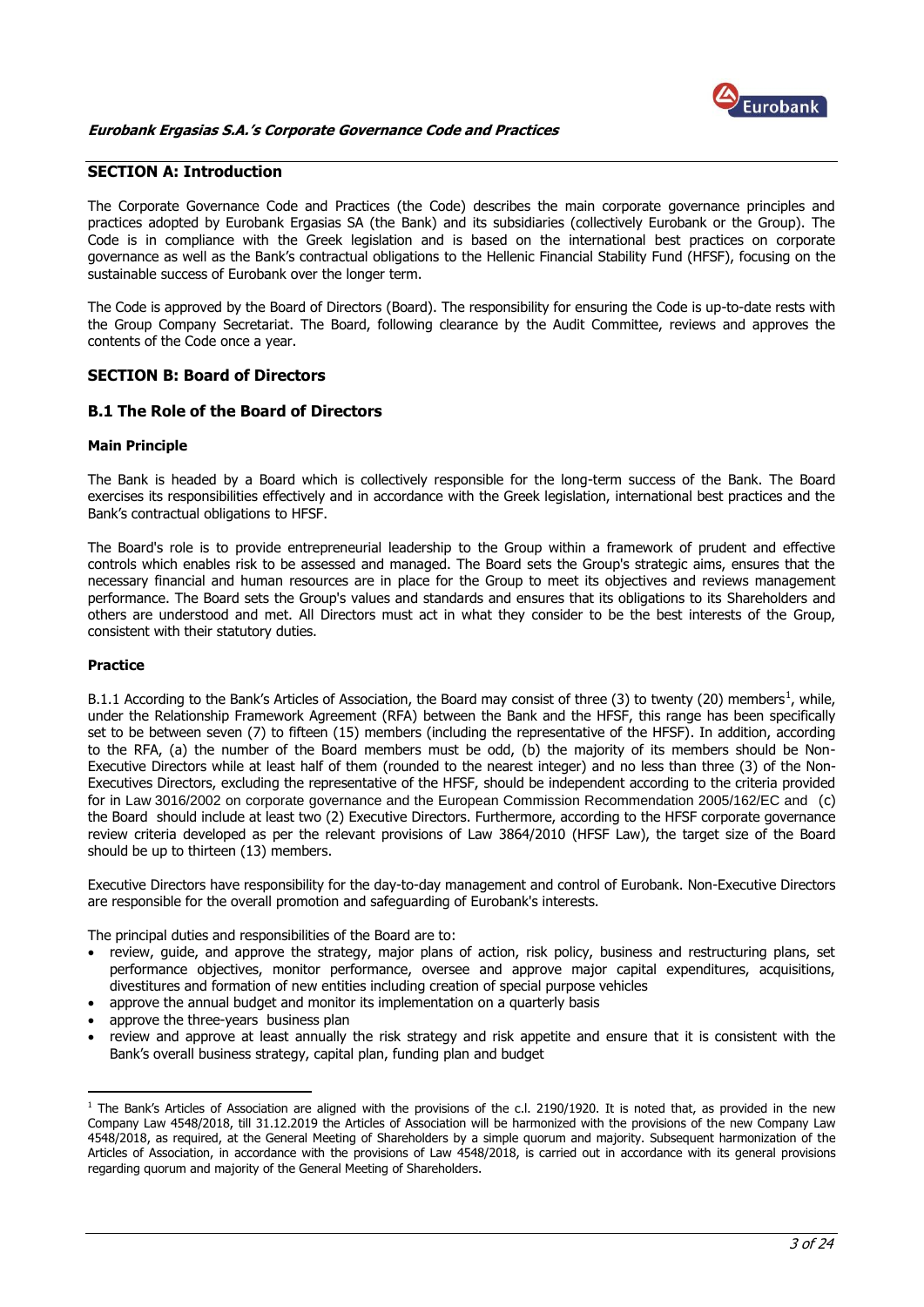

- receive and discuss at least on a quarterly basis comprehensive risk reports covering all the main risks and providing an overview of the key changes in the risk profile versus risk targets and risk appetite
- provide oversight to senior management
- approve corporate governance practices and corporate values and monitor their effectiveness making changes as needed
- oversee the Bank's risk culture and business conduct
- approve the risk and capital strategy and regularly monitor that the Chief Executive Officer (CEO) and the Executive Board pursue its implementation effectively
- approve the organization chart and any amendments
- approve Board and Board Committees related policies and other Group or Bank policies as required by legal or regulatory requirements or internal processes
- approve material on & off balance sheet credit transactions including restructuring and write-offs with related parties as these are defined by the Bank of Greece (BoG) Governor's Act 2651/2012 and IAS 24 as provided for in the Bank's Related Parties Credit Approval Policy
- ensure that rigorous and robust processes are in place to monitor organizational compliance with the agreed strategy and risk appetite and with all applicable laws and regulations
- select, compensate, monitor and, when necessary, replace key executives and oversee succession planning
- align key executive and board remuneration with the longer term interests of Eurobank and its Shareholders
- ensure a formal and transparent board nomination and election process
- monitor and manage potential conflicts of interest of Management, Board members and Shareholders, including misuse of corporate assets and abuse in related party transactions
- ensure the integrity and independent audit of accounting and financial reporting systems and that appropriate systems of control are in place, in particular, systems for risk management, financial and operational control, and compliance with the law and relevant standards
- assisted by the Board Risk Committee, review and monitor on a regular basis the Non-Performing Loans (NPL) and Non-Performing Exposures (NPE) performance against set targets
- oversee the process of disclosure and communications
- determine the appropriate level of remuneration of the Board and Board Committees' members, both at Bank and Group level, pending final approval by the respective General Meetings of Shareholders, where applicable, as per Company Law 4548/2018 (Company Law).

The Board, according to its Articles of Association, may assign the exercise of the whole or part of its powers to one or more persons, members of the Board, employees of the Bank or third parties, by determining the extent of the assigned powers, always in compliance with the provisions of the current legislation.

The Board meets regularly every quarter and on an ad hoc basis, whenever the Articles of Association, the law or the Bank's needs necessitate it, given at least two (2) business days' notice or at least five (5) business days' notice, if the meeting is held outside the Bank's registered office, as per Company Law 4548/2018 provisions. Submissions to the Board are circulated together with the agenda. Board meetings minutes are kept by the Secretary of the Board, approved at subsequent Board Meetings and signed by all Directors present. The Board is considered to be in quorum and meets validly when at least half plus one of its members are present or represented, provided that no less than three Directors are present. In determining the number of members for the quorum, fractions, if any, shall not be counted. Decisions of the Board are taken by absolute majority of the Directors that are present or represented. In case of parity of votes, the Chairperson of the Board does not have the casting vote. Finally, the drawing up and signing of minutes by all the members of the Board of Directors or their representatives is equal to a decision of the Board of Directors, even if no meeting has preceded.

B.1.2 The Board is assisted in carrying out its duties by Board Committees. The Board delegates some of its responsibilities to such Board Committees and approves their mandate and composition, save for the composition of the Audit Committee whose members are appointed by the General Meeting, upon the Board's proposal to the General Meeting, following the recommendation of the Nomination Committee to the Board. The Board receives regular and ad hoc reports from the Audit Committee, Board Risk Committee, Nomination Committee, Remuneration Committee and Strategic Planning Committee and assesses their performance as per the provisions of the Bank's Board and Board Committees Evaluation Policy. The structure and membership of the Board and Board Committees as well as the members who are appointed as the risk and financial/audit experts are fully described in the Corporate Governance Statement which is included in Bank's Directors Report which also sets out the number of meetings, of the Board and its Committees and overall attendance by Directors. The Board Committees' Terms of Reference and composition are available on the Bank's website.

B.1.3 Eurobank has arranged appropriate insurance coverage in respect of legal action against its Directors.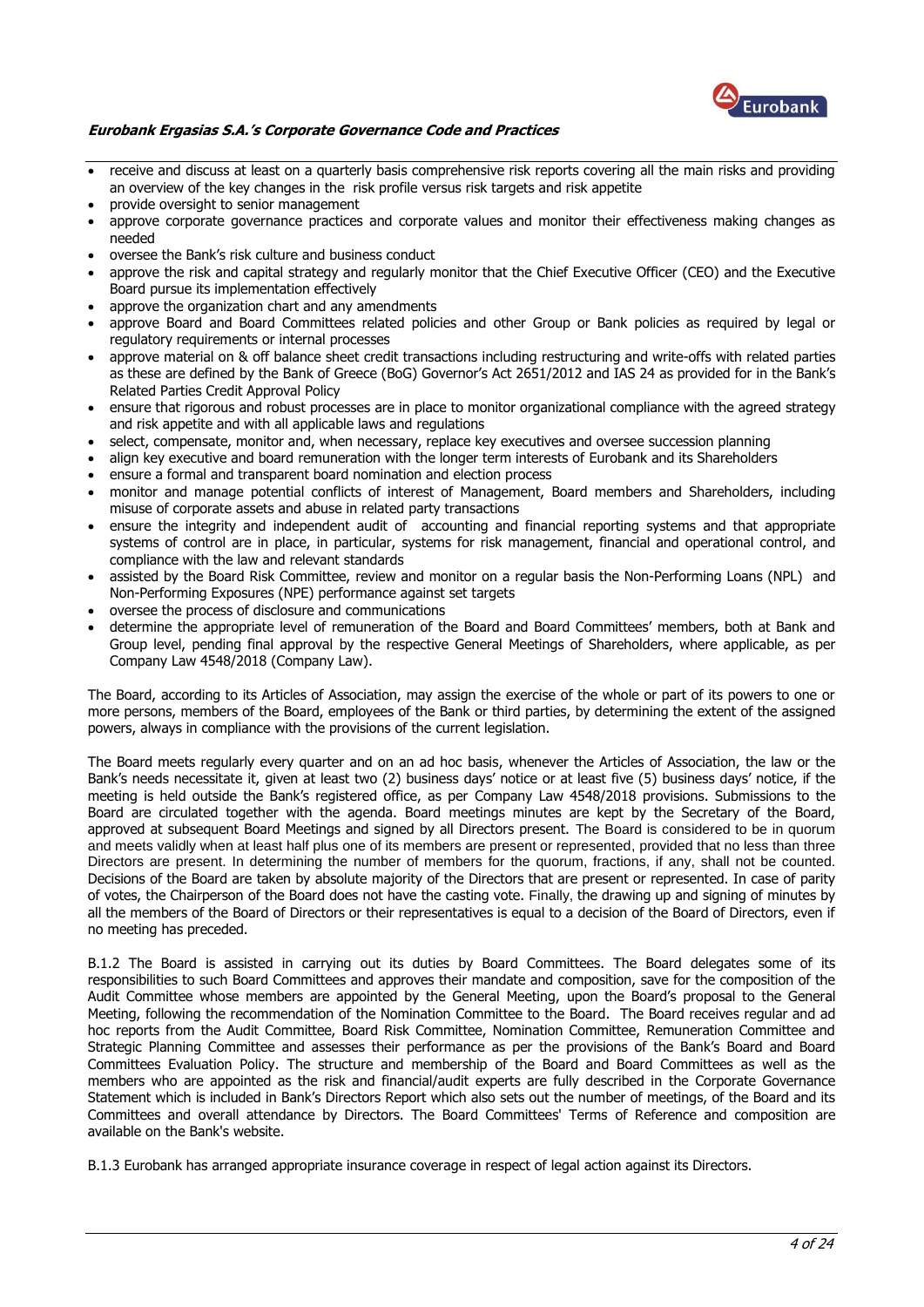

## <span id="page-4-0"></span>**B.2 Division of Responsibilities**

#### **Main Principle**

There is a clear division of responsibilities at the head of the Bank between the proper operation of the Board and the day-to-day management and control of Eurobank business.

## **Practice**

The roles of the Chairman and CEO are not exercised by the same person.

## <span id="page-4-1"></span>**B.3 The Chairman**

#### **Main Principle**

The Chairman is responsible for leadership of the Board ensuring its effectiveness on all aspects of its role, overseeing its proper operation.

The Chairman should always be a Non-Executive Director and should not serve as Chairman of either the Board Risk or Audit Committees.

Following decision by the relevant corporate bodies, the Chairman is appointed in the Board Committees as deemed appropriate. Additionally, the Chairman attends, as required, Management Committees as established by the CEO.

The Chairman is responsible for setting the Board's agenda and ensuring that adequate time is available for discussion of all agenda items, in particular strategic issues. He promotes a culture of openness and debate by facilitating the effective contribution of Non-Executive Directors in particular, ensures constructive relations between Executive and Non-Executive Directors and encourages challenge on the Board. In addition, he ensures that the Directors receive accurate, timely and clear information. The Chairman is also responsible for continuous and clear communication with, among others, representatives of the Ministry of Finance, the HFSF, the Single Supervisory Mechanism (SSM) and the BoG. Finally, the Chairman is available should Shareholders raise any issues.

## <span id="page-4-2"></span>**B.4 Non-Executive Directors**

## **Main Principle**

Non-Executive Directors are responsible for the overall promotion and safeguarding of the Bank's interests. The main duties of the Non-Executive Directors performed either within the Board or through Board Committees, are to:

- constructively challenge and contribute to the development of strategy
- monitor the reporting of performance
- oversee and scrutinise the performance of management in meeting agreed goals and objectives
- ensure that financial information is accurate and that financial controls and systems of risk management are robust and defensible
- determine the appropriate level of remuneration of Executive Directors
- support executives in their leadership of the business while monitoring their conduct
- approve and revise the principles of the remuneration policy both at Bank and Group level and oversee its implementation (see also par. E.2.1).

#### **Practice**

Where they consider it necessary, the Independent Non-Executive Directors should submit, to the ordinary or extraordinary Shareholders' General Meetings of Eurobank, their own reports on a specific subject, either individually or together.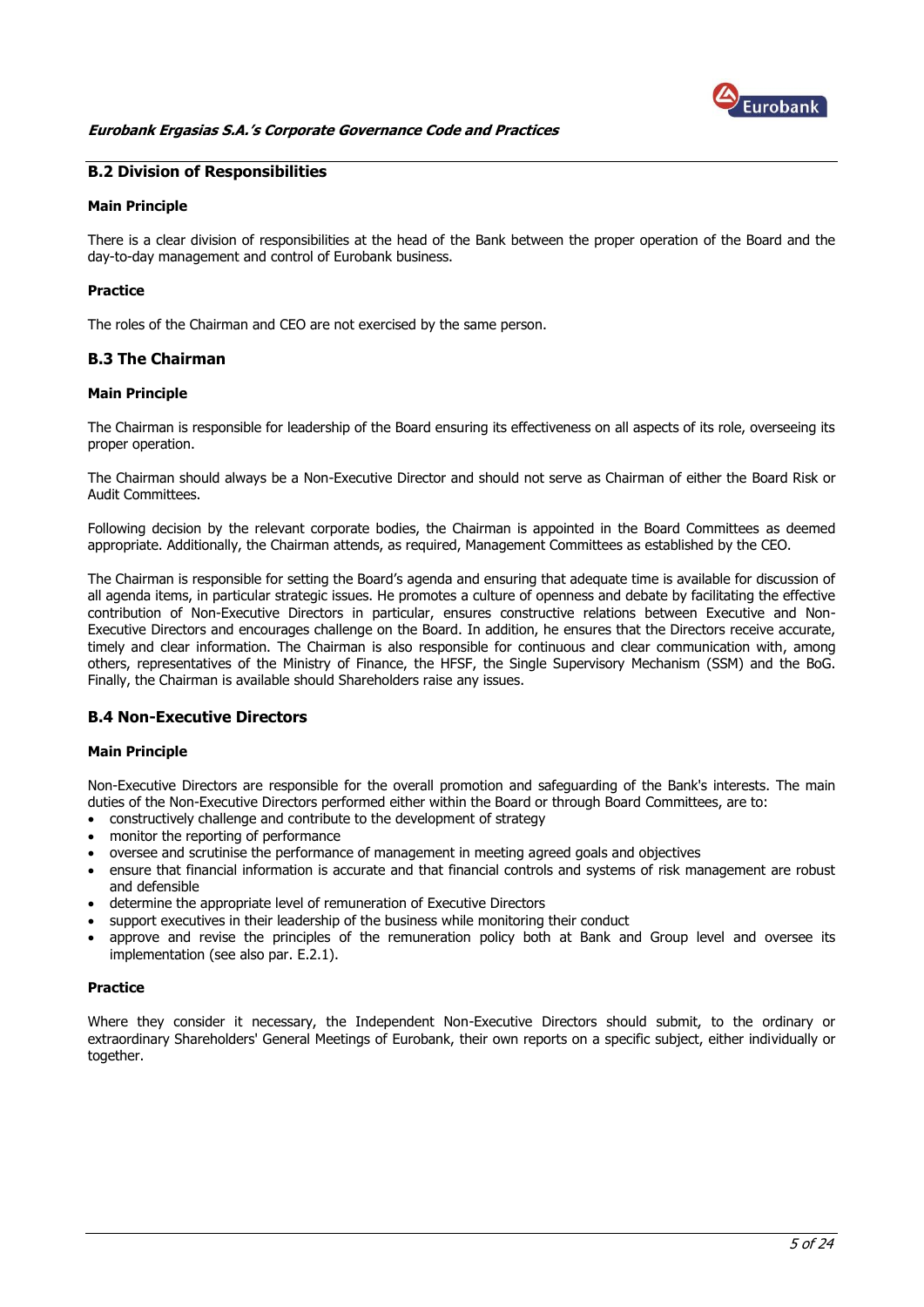

## <span id="page-5-0"></span>**B.5 Non-Executive Director representing the HFSF**

#### **Main Principle**

According to the provisions of HFSF Law, as in force, the HFSF has appointed one (1) representative to the Board (Representative) as a Non-Executive member whose rights derive from HFSF Law and the RFA signed between the Bank and HFSF according to the provisions of the aforementioned Law.

The RFA, signed between the Bank and the HFSF on 4.12.2015, regulates, among others, (a) the corporate governance of the Bank, (b) the Restructuring Plan and its monitoring<sup>2</sup>, (c) the monitoring of the implementation of the Bank's NPL management framework and of the Bank's performance on NPL resolution. Furthermore it deals with (d) the Material Obligations and the switch to full voting rights, (e) the monitoring of Bank's actual risk profile against the approved Risk and Capital Strategy (f) the HFSF's prior written consent for the Bank's Group Risk and Capital Strategy and for the Bank's Group Strategy, Policy and Governance regarding the management of its arrears and non-performing loans, and (g) the duties, rights and obligations of HFSF's Representative in the Board.

The RFA and the applicable HFSF Law do not preclude, reduce or impair the Bank's management to continue to determine independently, among others, the Bank's commercial strategy and policy in compliance with the restructuring plan and the decisions on the day-to-day operations.

#### Rights under HFSF Law

HFSF has:

<u>.</u>

- restricted voting rights in the Bank's General Meetings; under this framework, the HFSF exercises its full voting rights in the General Meetings only for decisions concerning the amendments of the Bank's Articles of Association, including the increase or reduction of the capital or the corresponding authorization to the Board, the mergers, divisions, conversions, revivals, extension of term or dissolution of the Bank, the transfer of assets (including the sale of subsidiaries), or any other issue requiring increased majority as provided for in the Company Law 4548/2018
- the right to be represented with one (1) member in the Board of Directors
- the right to preferential reimbursement, in priority to all other Shareholders, from the proceeds of the Bank's liquidation, in the event the Bank is liquidated
- free access to the Bank's books and records for the purposes of HFSF Law, with executives or consultants of its choice
- the responsibility to perform, assisted by an independent consultant of international reputation, evaluation of the Bank's corporate governance framework, Board and Committees, as well as their members, in accordance with HFSF Law provisions
- the right to approve the Restructuring Plan or any amendment on it before its submission by the Ministry of Finance to the European Commission for approval. HFSF also monitors and reviews the performance of the Restructuring Plan's implementation
- the right to assess and propose improvements and amendments to the Bank's corporate governance .

HFSF's representative has the right to:

- request the convocation of the Shareholders' General Meeting
- request the convocation of the Board
- veto any resolution of the Board (i) related to dividend distributions, the remuneration policy and the additional compensation (bonus) of Board members, of General Managers or of those to whom the duties of a General Manager have been assigned as well as of their deputies (ii) which may jeopardise depositors' interests or materially affect liquidity, solvency or, in general, the prudent and orderly operation of the Bank (such as business strategy and asset/liability management etc.) or (iii) concerning corporate actions resulting in the amendments of the Bank's Articles of Association, including the increase or reduction of the capital or the corresponding authorization to the Board, the mergers, divisions, conversions, revivals, extension of term or dissolution of the Bank, the transfer of assets (including the sale of subsidiaries), or any other issue requiring increased majority as provided for in the Company Law 4548/2018 which may materially impact HFSF's participation in the Bank's share capital
- request the postponement of a Board meeting or the discussion of any item for up to three (3) business days so as to receive HFSF's Executive Board's instructions
- approve the Chief Financial Officer (CFO) of the Bank.

<sup>&</sup>lt;sup>2</sup> As per Eurobank's Restructuring Plan approved by the European Commission on 26 November 2015, the end of the restructuring period was the 31st December 2018.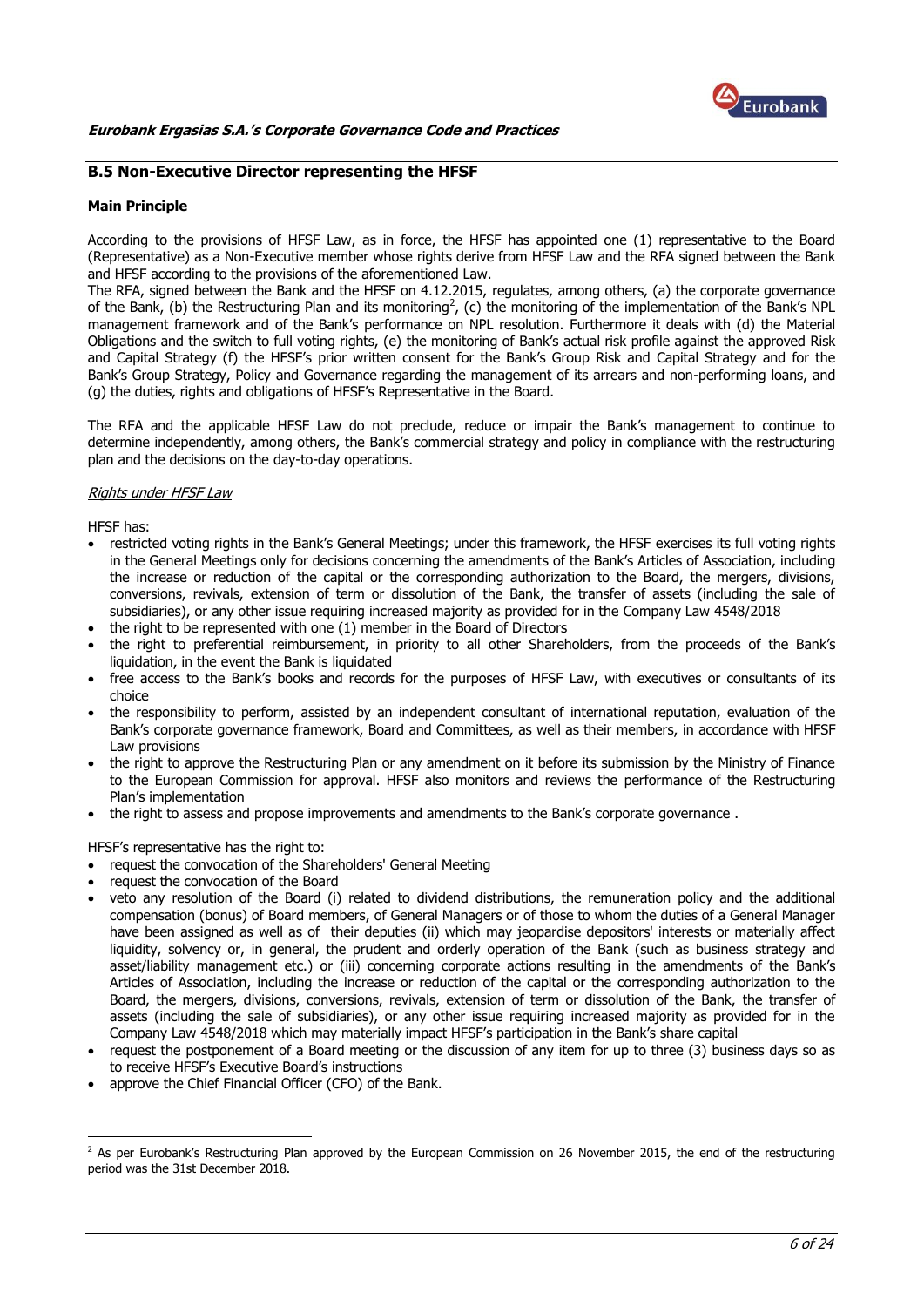

In exercising these rights, the HFSF representative should take into account the business autonomy of the Bank.

#### Rights under RFA, additional to the rights provided for in HFSF Law

HFSF has the right to:

- appoint a representative as member in Audit, Board Risk, Nomination and Remuneration Committees
- appoint an observer in the Board and in the Audit, Board Risk, Nomination and Remuneration Committees with no voting rights. The Observer is HFSF's portfolio manager acting as the contact person with the Bank and explicitly charged with the monitoring of the Bank
- review the annual Board and the Board Committees' self-assessment for the purpose of identifying weaknesses and improving working methods and effectiveness
- monitor the implementation of the Bank's non-performing loan management framework and of the Bank's performance on non-performing loans resolution.

HFSF's representative has the right to:

- participate in the Audit, Board Risk, Remuneration and Nomination Committees
- request the convocation of the Board Committees he participates
- include items on the agenda of the General Meetings, the Board and the Audit, Board Risk, Nomination and Remuneration Committees meetings
- request the postponement of a Board meeting, in case the notification for the date of a Board meeting, including the agenda and the relevant material, data or information and all supporting documents with respect to the items of the agenda, are not sent at least three (3) business days prior to the Board meeting
- request an adjournment of any Board meeting or the discussion of any item up to three (3) business days, if it finds that the material, data or information and the supporting documents submitted to the HFSF pursuant to the items of the agenda of the forthcoming Board meeting are not sufficient
- veto any decision related to any other veto right each time provided by the HFSF Law.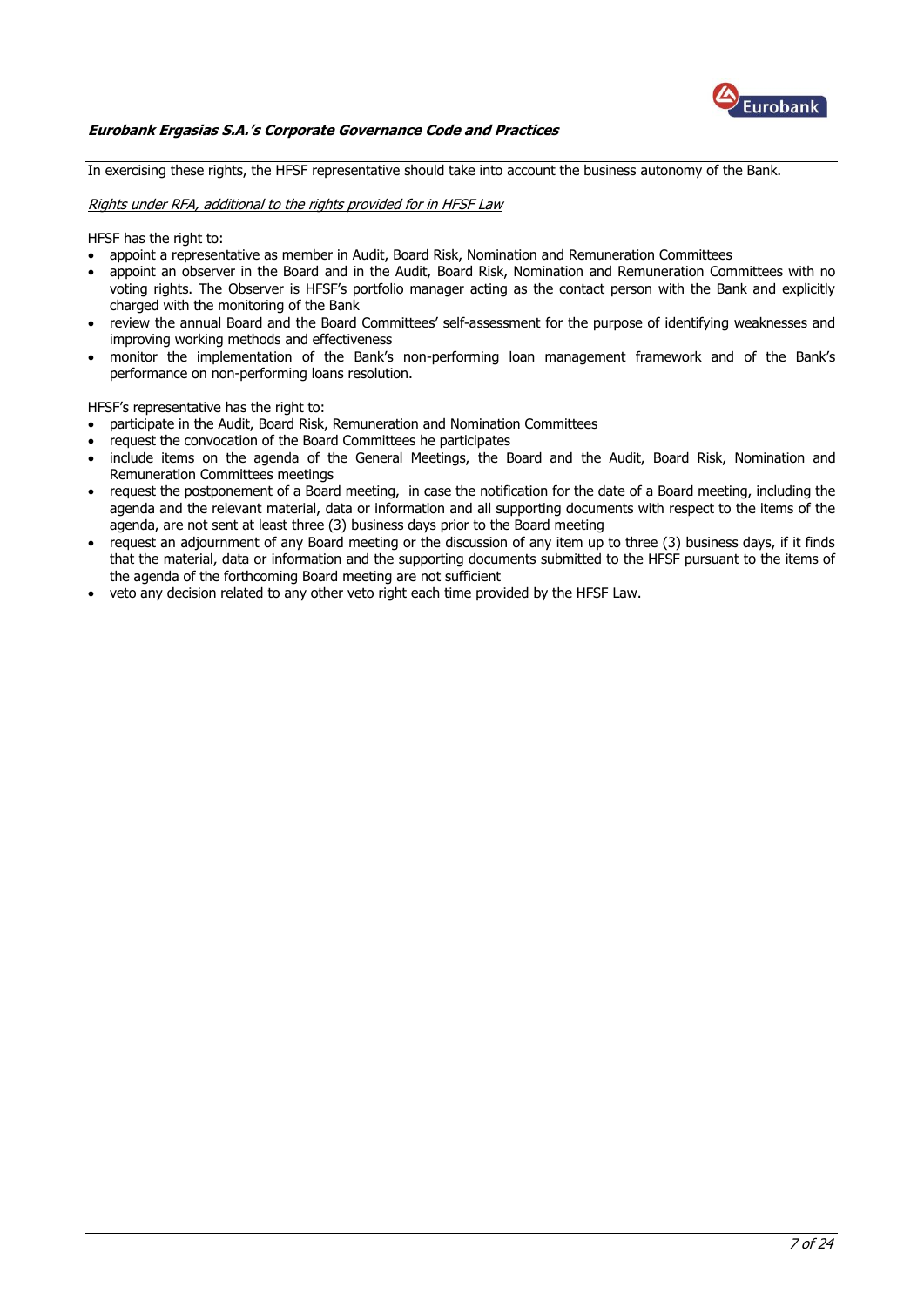

## <span id="page-7-0"></span>**SECTION C: Effectiveness**

## <span id="page-7-1"></span>**C.1 The Composition of the Board**

#### **Main Principle**

The Board and its Committees have the appropriate balance of skills, experience, independence and knowledge to enable them to discharge their respective duties and responsibilities effectively.

The Board has a sufficient size ensuring that the requirements of the business can be met; changes to the Board's composition and its Committees can be managed without undue disruption. Decisions are taken following discussions which exhaust the issues to the satisfaction of all Directors present.

The Board delegates some of its responsibilities to its Board Committees and approves their mandate and composition, save for the composition of the Audit Committee whose members are appointed by the General Meeting. The Board in all cases ensures memberships refreshment and that no undue reliance is placed on particular individuals.

Only the members of the Board Risk, Nomination, Audit, or Remuneration Committees are entitled to attend respective Committee meetings and the Chairperson of each Committee may invite other executives of the Group or external advisors or experts, as deemed appropriate.

As of 1 February 2016, and following the provisions of the RFA the HFSF appointed an observer, with no voting rights, in the Bank's Board and the Audit, Board Risk, Nomination and Remuneration Committees.

#### **Practice**

C.1.1 The General Meeting appoints the Board members, and determines their term of office.

C.1.2 The Bank presents in the annual financial report the Board membership, identifying each Independent Non-Executive Director. The Nomination Committee considers which members qualify as Independent Non-Executive Directors by applying the independence criteria under local regulations (L.3016/2002), the European Commission's Recommendation 2005/162/EC, as well as the Joint ESMA and EBA Guidelines on the "Assessment of the suitability of members of the management body and key function holders" dated 26.9.2017.

The Nomination Committee is also responsible to review semi-annually the independence of Non-Executive Directors and make recommendations to the Board with regard to any changes it considers appropriate. The review of the independence of the Non-Executive Board members should be documented as appropriate.

## <span id="page-7-2"></span>**C.2 Appointments to the Board-Role of the Nomination Committee**

#### **Main Principle**

The Bank has a formal, rigorous and transparent procedure for the appointment of new Directors to the Board. The Board, with the support of the Nomination Committee, is responsible for initiating, guiding and coordinating the nomination process, with no prejudice to Shareholders' rights. The Board reviews candidates proposed by the Nomination Committee and decides on the candidates to be appointed. Authority for final election rests with the General Meeting or Third Parties defined by law. In overseeing the nomination process, the Nomination Committee ensures that there is adequate succession planning for Board members so as to maintain an appropriate level of continuity and organizational memory at Board level.

## **Practice**

<u>.</u>

C.2.1 The Nomination Committee's<sup>3</sup> members should not exceed 40% (rounded to the nearest integer) of total Board members (excluding the HFSF Representative) with a minimum of three (3) members. One (1) of the members should be the HFSF Representative. The HFSF also appoints an observer in the Nomination Committee, in line with the

 $3$  The Terms of Reference of the Committee, as each time in force, and short biographical details of its members may be found at the Bank's website (www.eurobank.gr)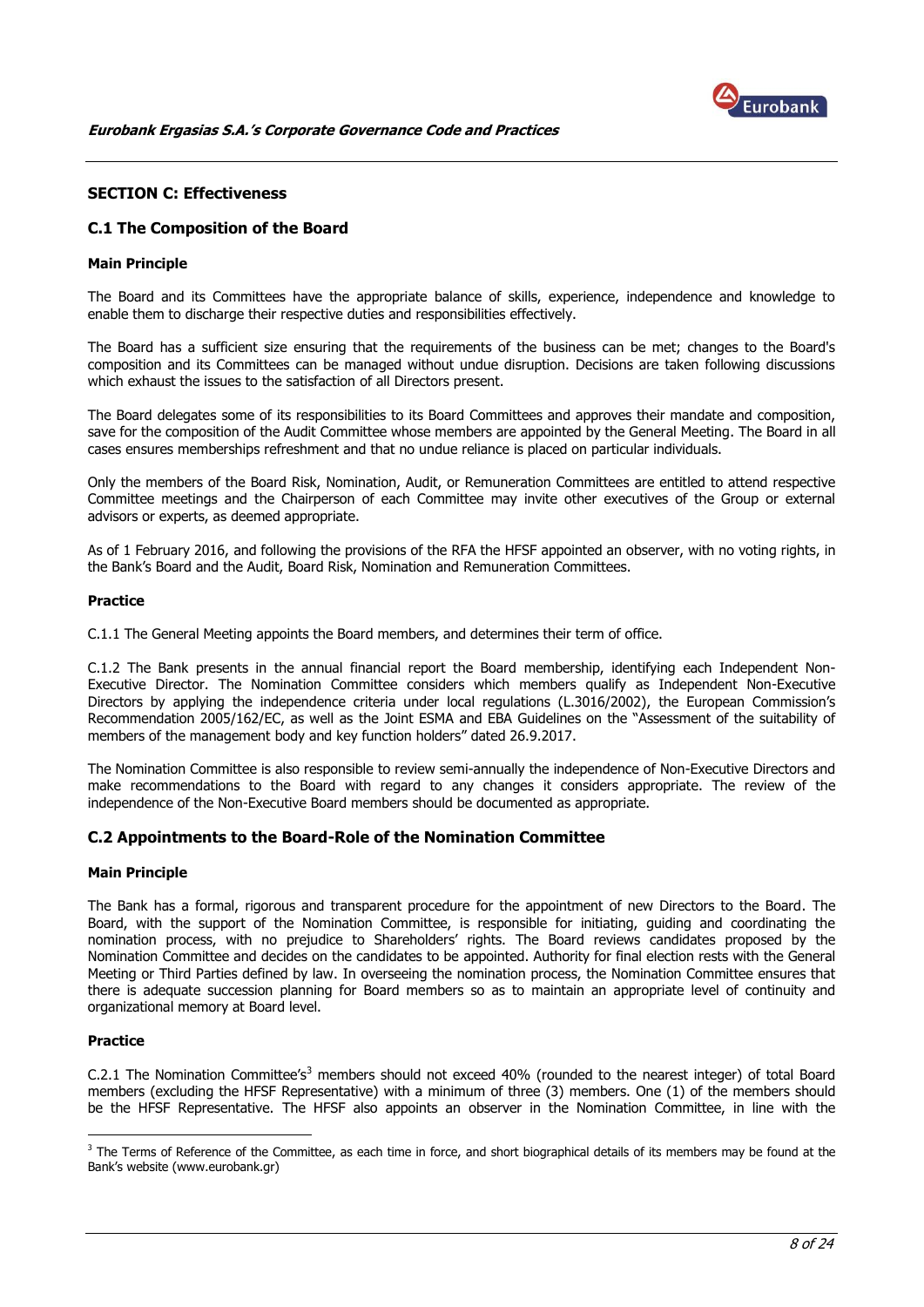

provisions of the RFA. The Nomination Committee members shall be selected on the basis of their competence and experience on relevant issues and should fulfil the additional criteria set by the relevant legal and regulatory framework as applicable. The members shall be appointed by the Board including the Chairperson and the Vice Chairperson, in accordance with the legal and regulatory framework as applicable. The tenure of the members coincides with the tenure of the Board of Directors, with the option to renew their appointment, but in any case the service in the Nomination Committee should not be more than twelve (12) years in total. All members are Non-Executive Directors while the majority of the members (excluding the HFSF Representative), including the Chairperson, should be Independent Non-Executive Directors.

C.2.2 The Nomination Committee is in quorum and meets validly when half of its members plus one (1) are present or represented (fractions, if any, are not counted), provided that no less than three (3) members, including the Chairperson or the Vice Chairperson, are present. Decisions of the Nomination Committee shall be validly taken by an absolute majority of the members who are present and represented. In case of a tie, the Chairperson and in case of his/her absence the Vice Chairperson of the Nomination Committee shall have the casting vote. No individual is present when his/her own succession is being considered. The Chairperson updates the Board members on the material matters covered by the Nomination Committee during the previous period at the quarterly meetings of the Board. The Board shall be informed whenever a decision of the Nomination Committee is not reached unanimously. In case of nonunanimous decisions, the views of the minority should also be minuted. The Nomination Committee appoints its Secretary who reports to the Group Company Secretariat and cooperates with the Chairperson of the Nomination Committee. The Secretary is responsible to minute the proceedings and resolutions of all Nomination Committee's meetings, including the names of those present and in attendance and the action plans and follow ups for assignments.

C.2.3 The Nomination Committee, at least annually, has the responsibility to assess the structure, size, composition and performance of the Board and make recommendations to the Board with regard to any changes it considers appropriate. In addition, at least annually, the Nomination Committee also assesses the knowledge, skills, experience and contribution of individual Board members and of the Board collectively and reports to the Board accordingly.

C.2.4 The Nomination Committee's effectiveness is evaluated annually according to the provisions of the Board and Board Committees Evaluation Policy of the Bank. The Committee reviews its terms of reference once every two (2) years, unless significant changes in its role, responsibilities, organization and/or regulatory requirements necessitate earlier revision, and any changes are submitted to the Board for approval.

C.2.5 The Nomination Committee reviews at least once every two years the Board Nomination Policy which is subject to the Board's approval. It also identifies and recommends, for the approval of the Board or the General Meeting, where required, candidates as members of the Board, including the current Board members at the conclusion of their term of office, taking into consideration the Board Nomination Policy. The Nomination Committee at each Board appointment reviews the composition of the Board Committees and proposes their membership to the Board for approval, save for the composition of the Audit Committee, whose members are appointed by the General Meeting following relevant proposal by the Board.

C.2.6 The Nomination Committee approves the appointment of senior executives, excluding the Heads of Group Internal Audit and Group Compliance who are appointed by the Board following the proposal of the Audit Committee, and the Chief Risk Officer who is appointed by the Board following the proposal of the Board Risk Committee, following in both cases consultation with the Nomination Committee. The appointment of the Chief Financial Officer is subject to HFSF's representative approval. The Nomination Committee consults with the Audit Committee, regarding the Audit Committee's proposal to the Board for the appointment of the Anti-Money Laundering Officer of the Bank. Also, the Nomination Committee reviews the succession planning for the senior executives and informs the Board accordingly.

C.2.7 Additionally, the Nomination Committee decides on a target for the representation of the underrepresented gender in the Board, prepares a Board of Directors Diversity Policy on how to meet this target and recommends it to the Board for approval.

C.2.8 The Nomination Committee is also notified ex-post of the composition and members of the Committees established by the CEO.

C.2.9 Furthermore, the Nomination Committee approves the selection of candidates, other than Eurobank Group employees, as members of the Board of Directors of significant Group's subsidiaries, prior to their election by the each subsidiary's Shareholder General Meeting.

C.2.10 Finally, in performing its duties, the Nomination Committee considers actual, potential or perceived conflicts of interest of the Board members and assesses the need for escalation to the Board, and shall, to the extent possible and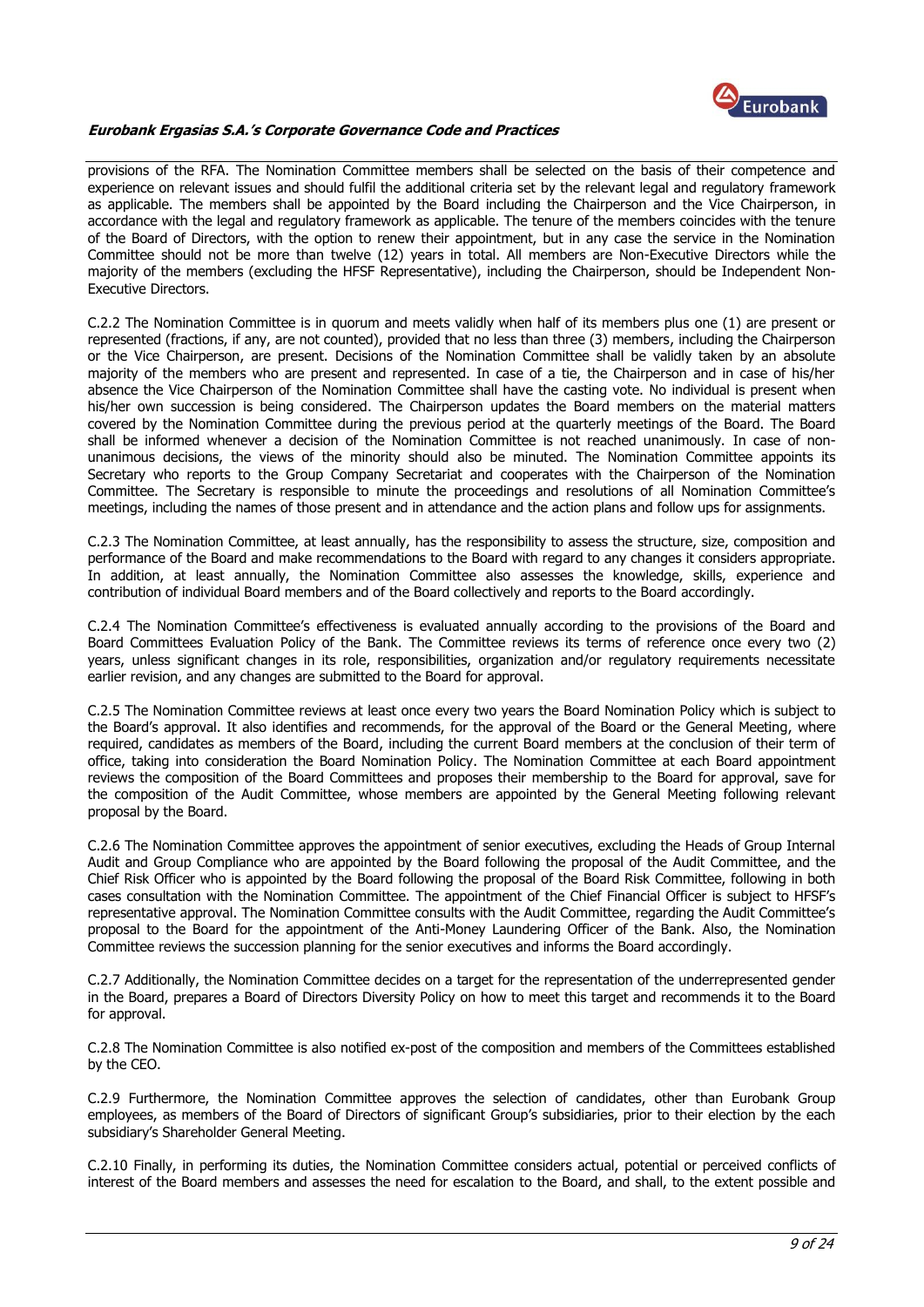

on an ongoing basis, take into account the need to ensure that the Board's decision making is not dominated by any one individual or small group of individuals in a manner that is detrimental to the interests of the Bank. In any case, the Committee should take under consideration the legal and regulatory framework.

C.2.11 The Bank's Directors Report, in its Corporate Governance Statement, describes Nomination Committee's work during the previous year.

## <span id="page-9-0"></span>**C.3 Commitment**

#### **Main Principle**

All Bank Directors allocate sufficient time to undertake the role to which they have been appointed.

#### **Practice**

C.3.1 The Chairperson dedicates appropriate time to fulfil his duties to the Board.

C.3.2 When the Nomination Committee recommends candidates to fill Board vacancies it ensures that they have sufficient time to effectively discharge their responsibilities as Directors, including regularly attending and participating in meetings of the Board and its Committees.

Annually, the Nomination Committee reviews the Directors' other significant commitments and directorships outside the Bank's Group and assesses the need for escalation to the Board.

C.3.3 All Board members are committed to devoting significant time to the Board.

The Nomination Committee monitors quarterly the attendance of the Directors to the Board and its Committees and assesses the need for escalation to the Board in case that the mandatory minimum attendance of 85% for individual members is not achieved. Individual meetings (up to 15%) can be missed only if a valid excuse is provided.

C.3.4 Directors are entitled to manage their own affairs in privacy. However, their work must be carried out in an environment which is free from any suggestion of improper influence. Those providing information must be confident that it will be properly handled and that there are not actual, potential or perceived conflicts of interest which cannot be prevented, adequately mitigated or managed under the written policies of the Bank. Directors must take steps to ensure that any conflict of interest which they may be subject to does not impair their ability to represent the interests of all Shareholders of the Bank, fulfil their responsibilities as Directors and make sound, objective and independent decisions (act with independence of mind).

Directors, beyond their legal obligations, are therefore expected to inform the Chairperson of the Nomination Committee for any personal or business interests which might influence their judgment or which could be perceived to do so, as well as to disclose any proposed external engagements.

C.3.5 The Directors shall not hold more than one (1) of the following combinations of directorships at the same time:

a) one (1) executive directorship and two (2) non-executive directorships;

b) four (4) non-executive directorships.

BoG as the competent authority may authorize Board members to hold one additional non-executive directorship.

## <span id="page-9-1"></span>**C.4 Development**

#### **Main Principle**

All Βank Directors receive a formal induction on joining the Board and regularly update and refresh their skills and knowledge.

#### **Practice**

All Directors on appointment receive a full and formal Induction Program whose main objectives are to (a) communicate the Bank's vision and culture, (b) communicate practical procedural duties, (c) reduce the time taken for an individual to become productive in its duties, d) assimilate an individual as a welcome member of the Board, e) ensure retention of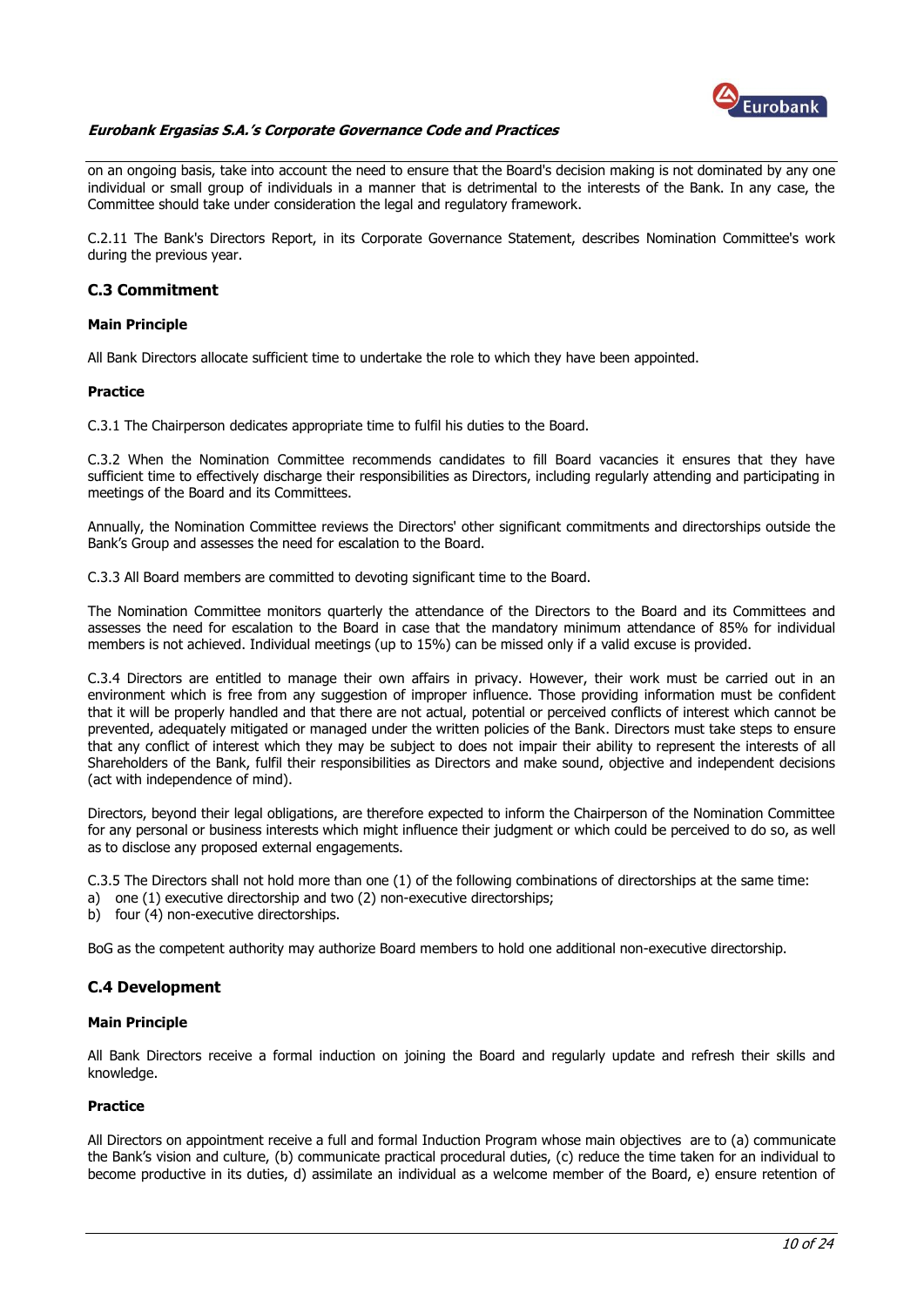

individuals for future periods, f) become familiar with the Bank's organizational structure and g) give new Directors an understanding of Bank's business and strategy and the markets in which it operates, a link with the Bank's people and an understanding of its main relationships. Board members in the context of their induction program are also informed on their obligations under the local regulations and the Board's procedures.

Furthermore, given that the Bank acknowledges the need to provide resources for developing and refreshing the knowledge and skills of the Directors, has developed a Continuous Professional Development program for Directors, whose objectives are to (a) ensure Directors have sufficient skills and ability to be effective in their role, (b) communicate challenges and changes within the business environment effectively to Directors, (c) improve Board effectiveness and, through this, corporate profitability and (d) support Directors in their personal development.

The Chairperson attends Management Committees as required and ensures that Directors receive necessary updates on the Bank's activities on an on-going basis.

## <span id="page-10-0"></span>**C.5 Information and Support**

## **Main Principle**

The Board is supplied in a timely manner with information in a form and of a quality appropriate to enable it to discharge its duties.

Under the direction of the Chairperson, the Board's Secretary's responsibilities include ensuring good information flows within the Board and its Committees and between senior management and Non-Executive Directors, as well as facilitating induction and assisting with professional development of Board members, as required.

#### **Practice**

C.5.1 The Chairperson, through the Secretary to the Board, ensures that the Directors receive accurate, timely and clear information. Management has an obligation to provide such information and Directors seek clarifications or amplification where necessary.

C.5.2 The Secretary of the Board and Group Company Secretariat support the Board on all governance matters.

C.5.3 The Board ensures that Directors, especially Non-Executive, have access to independent professional advice at the Group's expense when they judge it necessary to discharge their responsibilities as Directors. Committees are provided with sufficient resources to undertake their duties and are empowered to seek independent, professional advice whenever required.

C.5.4 All Directors have access to the advice and services of the Group Company Secretary, who is responsible to the Board for ensuring that Board procedures are complied with. Both the appointment and removal of the Board Secretary are matters for the Board as a whole.

## <span id="page-10-1"></span>**C.6 Evaluation**

## **Main Principle**

The Nomination Committee undertakes annually a formal evaluation of the Board and Board Committees' performance.

## **Practice**

C.6.1. The Nomination Committee undertakes, annually an assessment of the Board and Board Committees' structure, size, composition and performance, based on a self-evaluation questionnaire, as provided for in the Board and Board Committees Evaluation Policy. The Nomination Committee, also, annually assesses the knowledge, skills and experience of individual Directors and of the Board collectively and reports to the Board accordingly. To this end, the Board Chairperson conducts the assessment of the Non-Executive Directors' contributions to the Board, presents the results to the Nomination Committee and agrees the areas of improvement. The Board and Board Committees act on the results of the evaluation by recognising the strengths and addressing the weaknesses.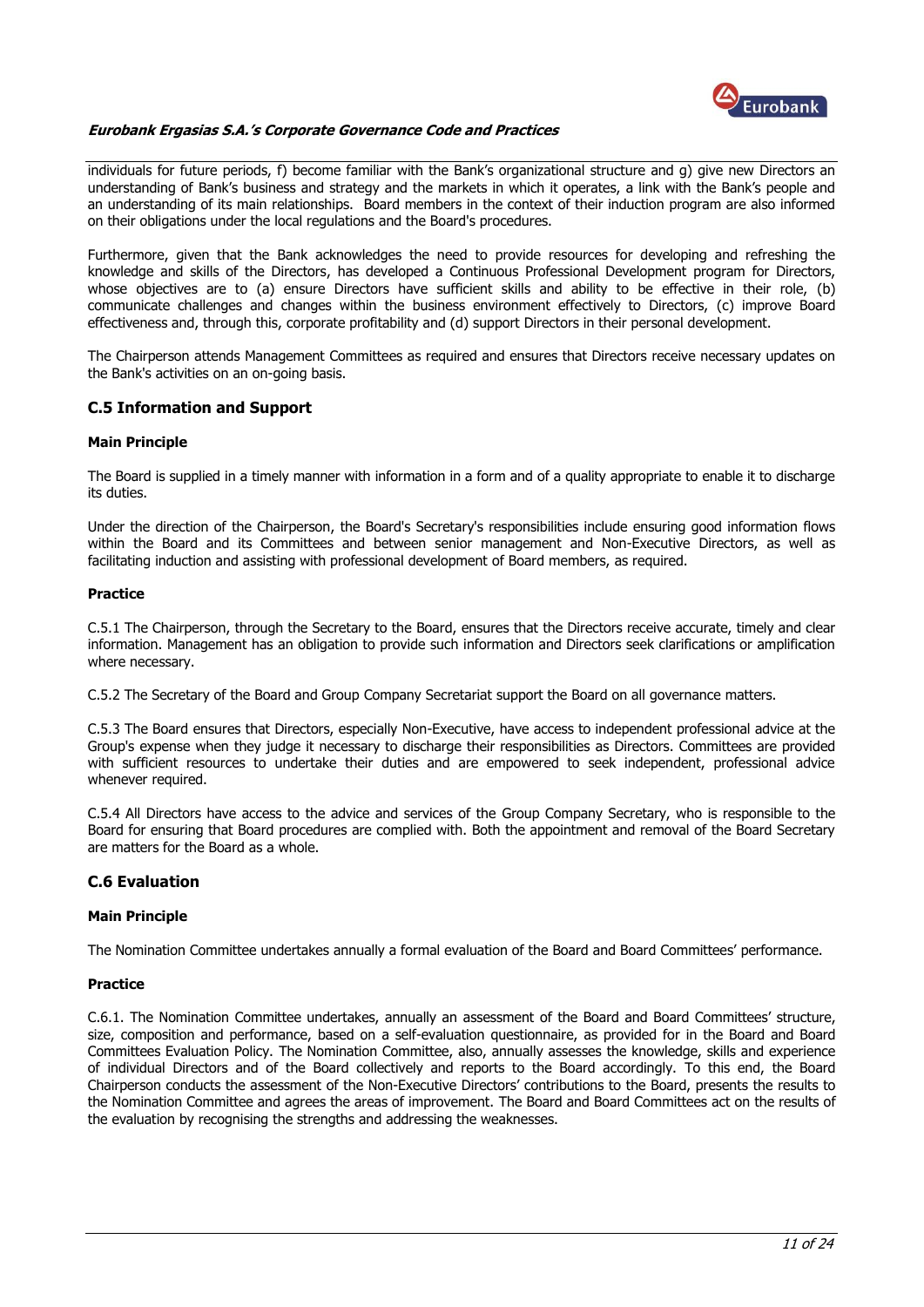

## <span id="page-11-0"></span>**C.7 Re-election**

## **Main Principle**

The Bank's General Meeting appoints the whole Board and decides it's term of office, in compliance with the provisions of Law.

## **Practice**

The Nomination Committee identifies and recommends to the Board for appointment by the General Meeting, at the conclusion of the Board's tenure, candidates as members of the Board for a specific term of office, including any reappointment of Directors or the appointment of new candidates.

Biographical details and any other relevant information are provided on the Bank's website to enable Shareholders to take an informed decision on their election.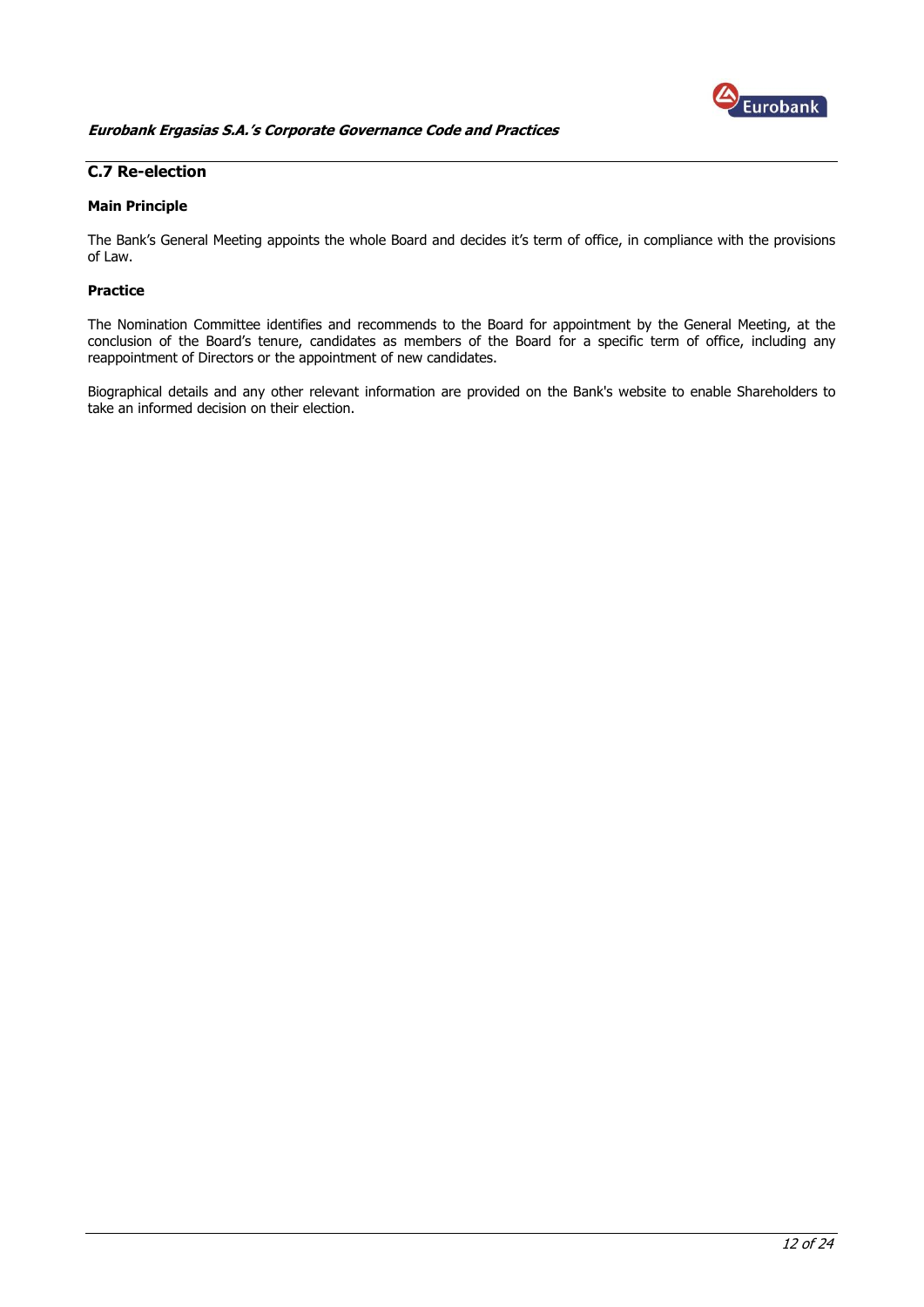

## <span id="page-12-0"></span>**SECTION D: Accountability**

## <span id="page-12-1"></span>**D.1 Financial and Business Reporting**

#### **Main Principle**

The Directors present a fair, balanced, detailed and understandable assessment of Eurobank's position and prospects.

The Board's responsibility to present a fair, balanced and understandable assessment extends to interim and other pricesensitive public reports and reports to regulators as well as to information required to be presented by statutory requirements.

The Board establishes arrangements that enable it to ensure that the information presented is fair, balanced and understandable.

#### **Practice**

D.1.1 The Directors provide a statement regarding the compliance of annual and semi-annual financial statements with applicable accounting standards and the fair presentation of financial position and results of Eurobank. In addition, the annual report of the Directors includes a fair review of the development, the performance and the position of the Bank and the Group, together with a description of the principal risks and uncertainties they face. Additionally, the Board provides, through its annual and semi-annual reports, financial results review, business outlook and risks, going concern considerations, as well as any other relevant information to Shareholders required by applicable laws and corporate governance standards.

Furthermore, the auditors provide a statement regarding their reporting responsibilities on the financial statements.

D.1.2 The Bank provides on a quarterly basis a presentation of financial results and an analysis of performance highlights.

## <span id="page-12-2"></span>**D.2 Risk Management and Internal Control**

#### **Main Principle**

The Board approves strategic risk management decisions (e.g. risk appetite, balance sheet profile and risk management structure) and monitors the quantitative and qualitative aspects of all material risks including but not limited to credit, market, liquidity and operational risks.

The Board determines annually the nature and extent of the significant risks it considers appropriate for the Bank to assume in order to pursue its strategic objectives and determines the capital required to support the risk profile of its balance sheet and its business operations going forward. The Board has established a system of internal controls that is based on international best practice and is designed to provide reasonable assurance regarding the achievement of objectives in the following categories:

- efficient and effective operations
- reliability and completeness of financial and management information
- compliance with applicable laws and regulations
- full adherence to regulatory and supervisory requirements.

#### **Practice**

D.2.1 The Board has delegated its Risk Management and Internal Control responsibilities to the Board Risk and Audit Committees respectively, who report to the Board on a regular basis.

D.2.2 According to best practices, coordination between the Audit and Board Risk Committees is achieved through a certain degree of cross-membership between the two Committees. This cross-membership extends to the respective Committee Chairpersons as well. Additionally, the two Committees may hold joint sessions as deemed necessary (i.e. on operational risk matters, on IT security and cyber risks). Finally, all Board members may attend both Committees' meetings at their discretion.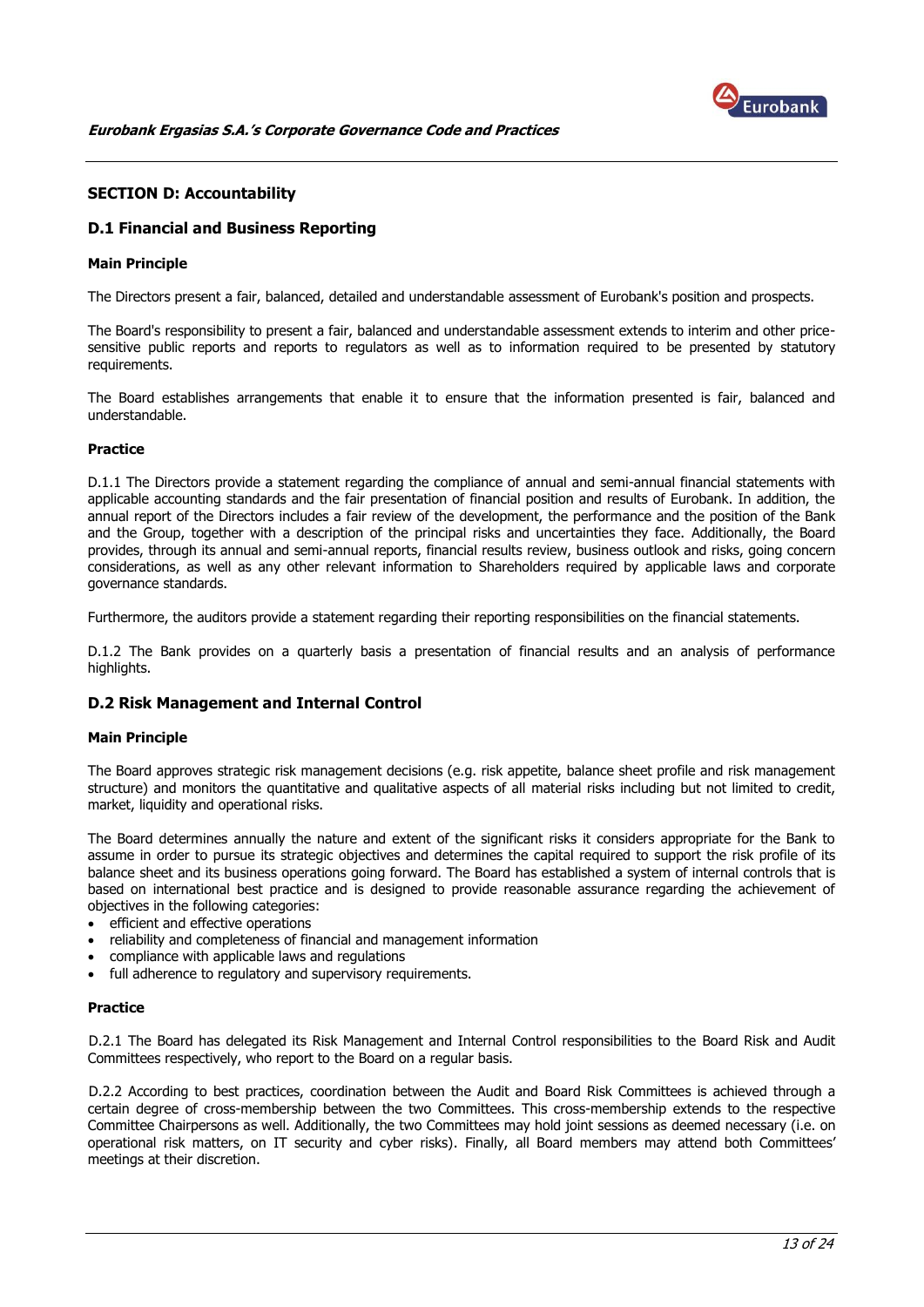

D.2.3 The Board Risk and Audit Committees following respective approval by the Board, submit to the BoG the following documents respectively:

- Internal Audit's annual assessment of the internal control systems
- Audit Committee's annual report on the evaluation of Internal Audit's assessment of the internal control systems,
- Audit Committee's annual assessment reports on Compliance's Annual Report as well as on Compliance's Annual report on Anti-money laundering and combating the financing of terrorism issues, and
- Group Chief Risk Officer Annual Report

## <span id="page-13-0"></span>**D.3 Audit Committee and Auditors**

## **Main Principle**

The primary function of the Audit Committee<sup>4</sup> is to assist the Board in discharging its oversight responsibilities primarily relating to:

- the review of the adequacy of the Internal Control and Risk Management systems and the compliance with rules and regulations monitoring process
- the review of the financial reporting process and satisfaction as to the integrity of the Bank's Financial Statements
- the External Auditors' selection, performance and independence
- the effectiveness and performance of the Internal Audit and of the Compliance function.

#### **Practice**

<u>.</u>

D.3.1 The Shareholders' General Meeting appoints the Audit Committee members upon the Board's proposal to the General Meeting, following the recommendation of the Nomination Committee to the Board. The tenure of the Committee members coincides with the tenure of the Board of Directors, with the option to renew their appointment, but in any case the service in the Committee should not be more that twelve (12) years in total. The Chairperson of the Committee is appointed by the members of the Committee or by the Shareholders' General Meeting, while the Committee's members may also appoint a Vice Chairperson. The appointment of the Chairperson, who should be an Independent Non-Executive Director, with adequate knowledge and solid experience in financial management, accounting and auditing and the appointment of the Vice-Chairperson shall go through the Nomination Committee's proposal process and approved by the Board.

The Audit Committee shall comprise at least of three (3) members. The Committee members should not exceed 40% (rounded to the nearest integer) of total Board members (excluding the HFSF Representative). All members of the Committee should be Non-Executive, while 75% (rounded to the nearest integer) of the members (excluding the HFSF Representative) should be independent. The Representative of the HFSF appointed to the Board, under L. 3864/2010, must also be a member of the Committee. The HFSF also appoints an observer in the Audit Committee, in line with the provisions of the RFA. The Chairperson of the Audit Committee, an Independent Non-Executive Director with adequate knowledge and solid experience in financial management, accounting and auditing, should fulfil the additional criteria set by the relevant legal and regulatory provisions derived from the HFSF Law and the RFA and should not serve as a Chairperson to the Bank's Board or to its Board Risk Committee. Audit Committee members should have relevant financial experience in at least one of the following matters: finance, audit, accounting and/or banking.

D.3.2 The Audit Committee is in quorum and meets validly when half of its members plus one are present or represented, provided that no less than three (3) members, including the Chairperson or the Vice Chairperson, are present. In determining the number of members for the quorum, fractions, if any, shall not be counted. The Audit Committee resolutions are validly taken by an absolute majority of the members who are present and represented. In case of a tie of votes, the Chairperson and in case of his/her absence the Vice Chairperson has the casting vote. In case of non-unanimous decisions, the views of the minority are recorded in the minutes and the Board is also informed.

D.3.3 The Audit Committee appoints its Secretary, who reports to the Group Company Secretariat and cooperates with the Chairperson of the Committee. The Secretary is responsible to minute the proceedings and decisions of all Audit Committee's meetings, including the names of those present and in attendance and the action plans and follow ups for assignments, as well as for the issuance of extracts.

D.3.4 The main duties and responsibilities of the Audit Committee, as set out in its written terms of reference, are to:

<sup>&</sup>lt;sup>4</sup> The Terms of Reference of the Committee, as each time in force, and short biographical details of its members may be found at the Bank's website (www.eurobank.gr)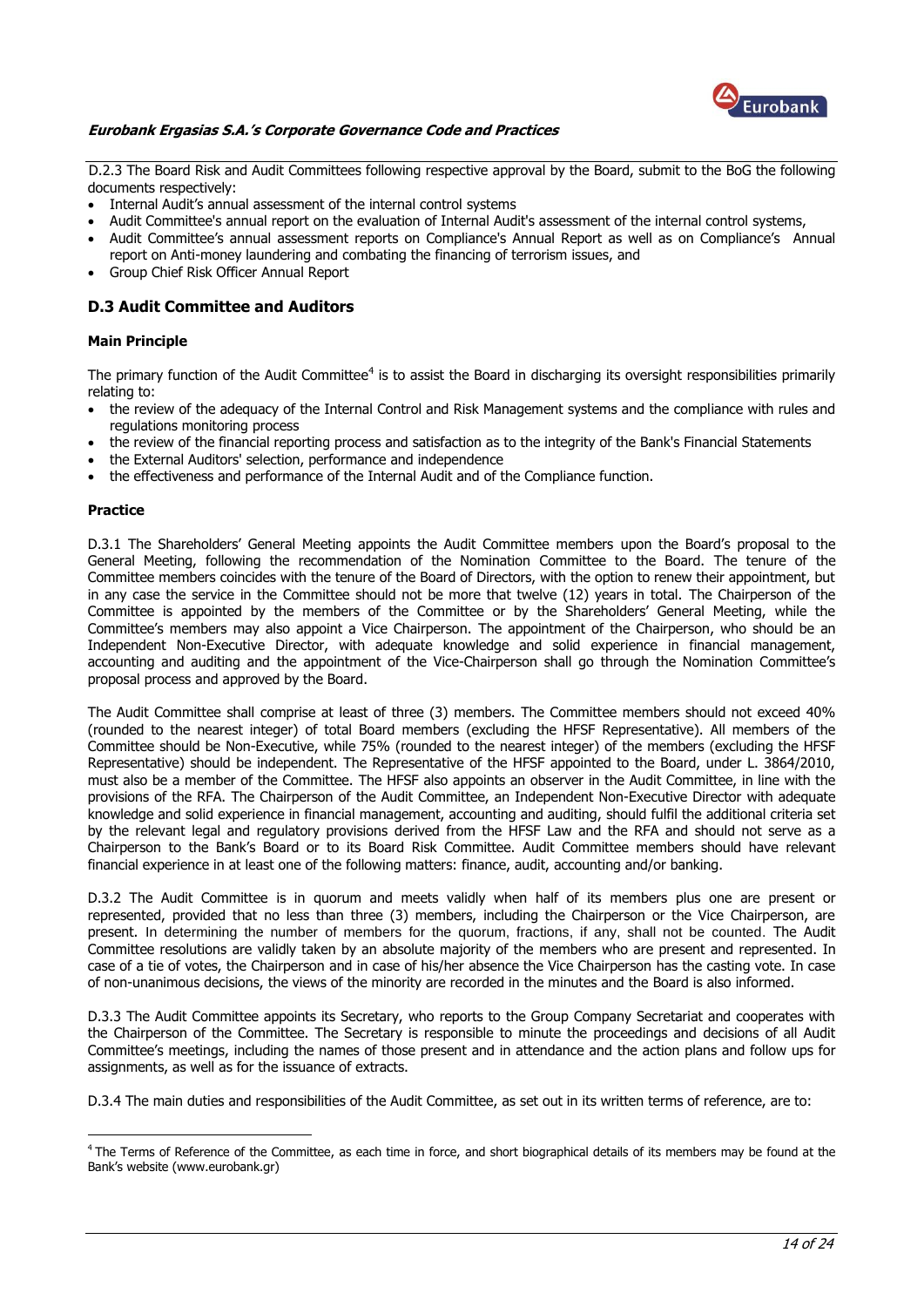

- review the financial statements to be published, including significant financial reporting judgements contained in them
- review the internal control and risk management systems and the compliance with rules and regulations
- monitor and review the effectiveness of the internal audit and compliance functions
- make recommendations to the Board, for approval by the Annual General Meeting, in relation to the appointment, remuneration and terms of engagement of the external auditor
- review and monitor the effectiveness of the audit process, taking into consideration relevant professional and regulatory requirements
- develop and implement policy on the engagement of the external auditor to supply non-audit services taking into account relevant ethical guidance regarding the provision of non-audit services by the external audit firm
- consider any issues pertaining to the external auditors' independence and objectivity (including the provision of nonaudit services), to communicate the result to the Board and to recommend, appropriate action. In doing so, the Committee receives annual confirmation from the external auditors regarding their independence.

D.3.5 The Audit Committee recommends to the Board the approval of the Financial Statements and Annual report, following review, analysis and discussion with Management and with external auditors.

D.3.6 The Audit Committee assesses the confidential procedures established by Management for employees to submit complaints and comments regarding compliance with the applicable-legislation, internal regulations and proper practices (whistle blowing). Care is taken to ensure the protection of the whistle-blower.

#### D.3.7 The Audit Committee:

- ensures that the Internal Audit and Compliance functions are independent, adequately organized, have unrestricted access to any pertinent information and operate efficiently and effectively
- In consultation with the Nomination Committee, proposes to the Board the appointment, replacement or dismissal of the Group Chief Audit Executive and the Head of Group Compliance Sector and annually assesses their performance, while their annual compensation is approved in accordance with the relevant provision of the Remuneration Committee's ToR which provides for Remuneration Committee's approval after consultation with the Audit Committee
- approves the Terms of Reference and Activity Plans of the Internal Audit and Compliance functions
- has primary responsibility for making a recommendation on the appointment, reappointment and removal of the external auditors. For this purpose the Audit Committee annually assesses the performance and independence of the External Auditors
- ensures periodic tender and rotation of the Group's external auditors after five consecutive years at a maximum, according to the approved by the Audit Committee External Auditors Tendering Policy & Procedure.

D.3.8 The Bank's Directors Report, in its Corporate Governance Statement, provides an overview of the Audit Committee's work in discharging its responsibilities during the previous year, including the Committee's work in relation to the financial statements, the effectiveness of the external audit process and the objectivity and independence of the Bank's external auditors.

## <span id="page-14-0"></span>**D.4 Board Risk Committee**

#### **Main Principle**

The Board Risk Committee<sup>5</sup> (BRC) decides on strategic risk management issues and is in charge of monitoring the quantitative and qualitative aspects of all material risks, including but not limited to credit, market, liquidity and operational risks.

## **Practice**

<u>.</u>

D.4.1 The BRC members are appointed by the Board , following the recommendation of the Nomination Committee, in accordance with legal and regulatory framework where applicable. Their tenure coincides with the tenure of the Board, with the option to renew their appointment, but in any case the service in the BRC should not be more than twelve (12) years in total. The BRC members should not exceed 40% (rounded to the nearest integer) of the total Board members (excluding the HFSF Representative) with a minimum of three (3) members. All BRC members should be Non-Executive while at least one third (1/3) of the members (excluding the HFSF Representative and rounded to the nearest integer)

 $5$  The Terms of Reference of the Committee, as each time in force, and short biographical details of its members may be found at the Bank's website (www.eurobank.gr)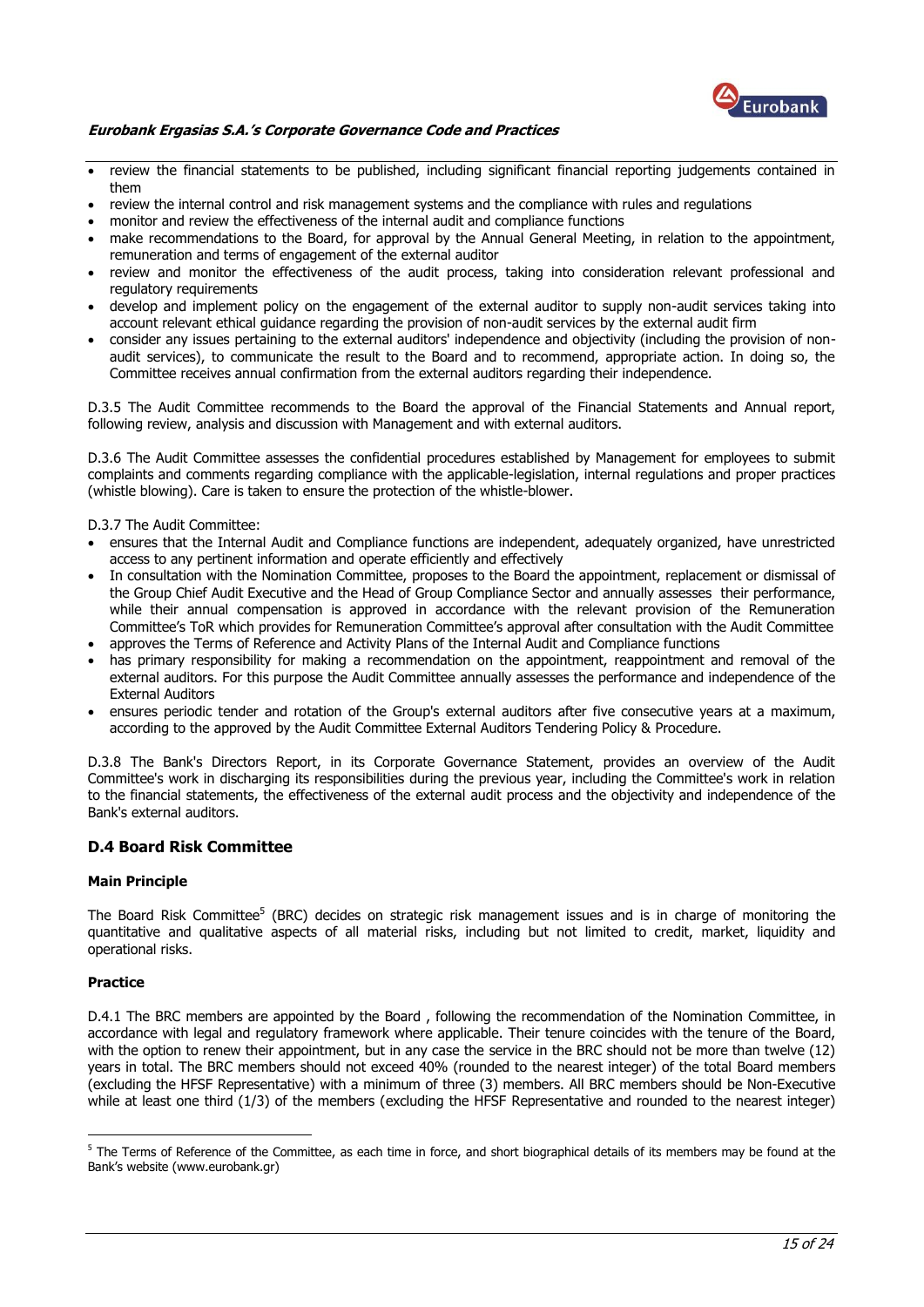

should be independent. The Representative of the HFSF appointed to the Board, under L. 3864/2010, must also be a member of the BRC. The HFSF also appoints an observer in the BRC, in line with the provisions of the RFA.. The Chairperson of the BRC should not serve as the Chairperson to the Bank's Board or to its Audit Committee and should be an Independent Non-Executive with a solid experience in commercial banking and preferably risk and/or Non-Performing Exposures management, as well as be familiar with local and international regulatory framework and should fulfil the additional criteria set by the relevant legal and regulatory provisions derived from the HFSF Law and the RFA.

D.4.2 The BRC shall meet at least on a monthly basis. The Chairperson shall update the Board members on the material matters covered by the Committee during the previous period (if any) at the quarterly meetings of the Board and ad hoc as required. Quorum requires the majority of members (half plus one) to be present or represented, provided that no less than three (3) Committee members are present. The Chairperson or the Vice Chairperson must be one of the participating members. In determining the number of members for the quorum, fractions, if any, will not be counted. The BRC resolutions require a majority vote of the members who are present or represented. In case of a tie, the Chairperson and in case of his/her absence the Vice Chairperson has the casting vote. In case of non-unanimous decisions, the views of the minority should be also minuted. The Chairperson of the BRC may invite to the meetings other executives of the Group or external advisors or experts, as deemed appropriate, while the Audit Committee members may also attend BRC sessions when common issues are discussed.

The BRC appoints its Secretary, who reports to the Group Company Secretariat and cooperates with the Chairperson of the Committee and the Group Chief Risk Officer (GCRO). The Secretary is responsible to minute the proceedings and resolutions of all BRC meetings, including the names of those present and in attendance and the action plans and follow ups for assignments, as well as for issuance of extracts.

D.4.3 The main duties and responsibilities of the Board Risk Committee as set out in its written terms of reference, are to:

- ensure that the Bank has a well-defined group risk and capital strategy and risk appetite. The Bank's risk appetite should be articulated via a set of quantitative and qualitative statements for specific risk categories
- ensure that the Bank's risk appetite is clearly communicated throughout the Bank and forms the basis on which risk policies and risk limits are established at Group, business and regional level
- review and recommend to the Board the Bank's risk strategy and risk appetite, including an assessment of the appropriateness of the Bank's business, capital and liquidity plans in the context of risk appetite, on an annual basis or more frequently, as required
- review, at least, on a monthly basis the Bank's risk profile vs the Bank's risk appetite, based on reports prepared by Group Risk Management General Division (in cooperation with the Single Supervisory Mechanism (SSM) Office)
- ensure that the Bank has the appropriate methodologies, modelling tools, data sources, IT systems and competent staff to assess (a) the impact on asset quality under different macroeconomic and market assumptions and (b) the risks that such changes may pose to the financial stability of the Bank' Group
- review and approve the key elements of the Bank's Internal Capital Adequacy Assessment Process (ICAAP) and Internal Liquidity Adequacy Assessment Process (ILAAP), including the governance framework the methodologies employed, the high-level assumptions and parameters, as well as the outcomes of the Bank's ICAAP and ILAAP
- ensure that the Bank updates, at least on an annual basis, the Group Recovery Plan in compliance with the regulatory requirements and guidelines
- ensure that there are appropriate oversight mechanisms and controls for the monitoring and effective management of "troubled assets" so as to include:
	- Non-performing Exposures (NPEs) and Non-Performing Loans (NPLs)
	- Exposures which have been written-off for accounting purposes but for which the Bank still pursues partial or full recovery through legal action
- emphasize the development of appropriate early warning systems so as to identify borrowers reaching their limits of their ability to perform on their obligations
- ensure that the Bank develops, maintains and constantly updates an appropriate range of solutions for the mitigation of delinquencies and preservation of the value of its loan assets
- ensure that the Bank maintains risk-adjusted performance and pricing measurement tools and methodologies which are approved by Group Risk Management General Division and are integrated in the business decision making process (e.g. decisions for new products, risk-adjusted pricing, internal risk models, performance measurement and capital allocation). In addition, the BRC through Group Risk Management General Division, should oversee their implementation
- be informed by the GCRO and review any deviation from the credit policy or potential conflict with the approved risk strategy and risk appetite
- ensure that stress tests are performed at least on an annual basis with respect to credit, market and liquidity risks and that relevant techniques are applied for operational risk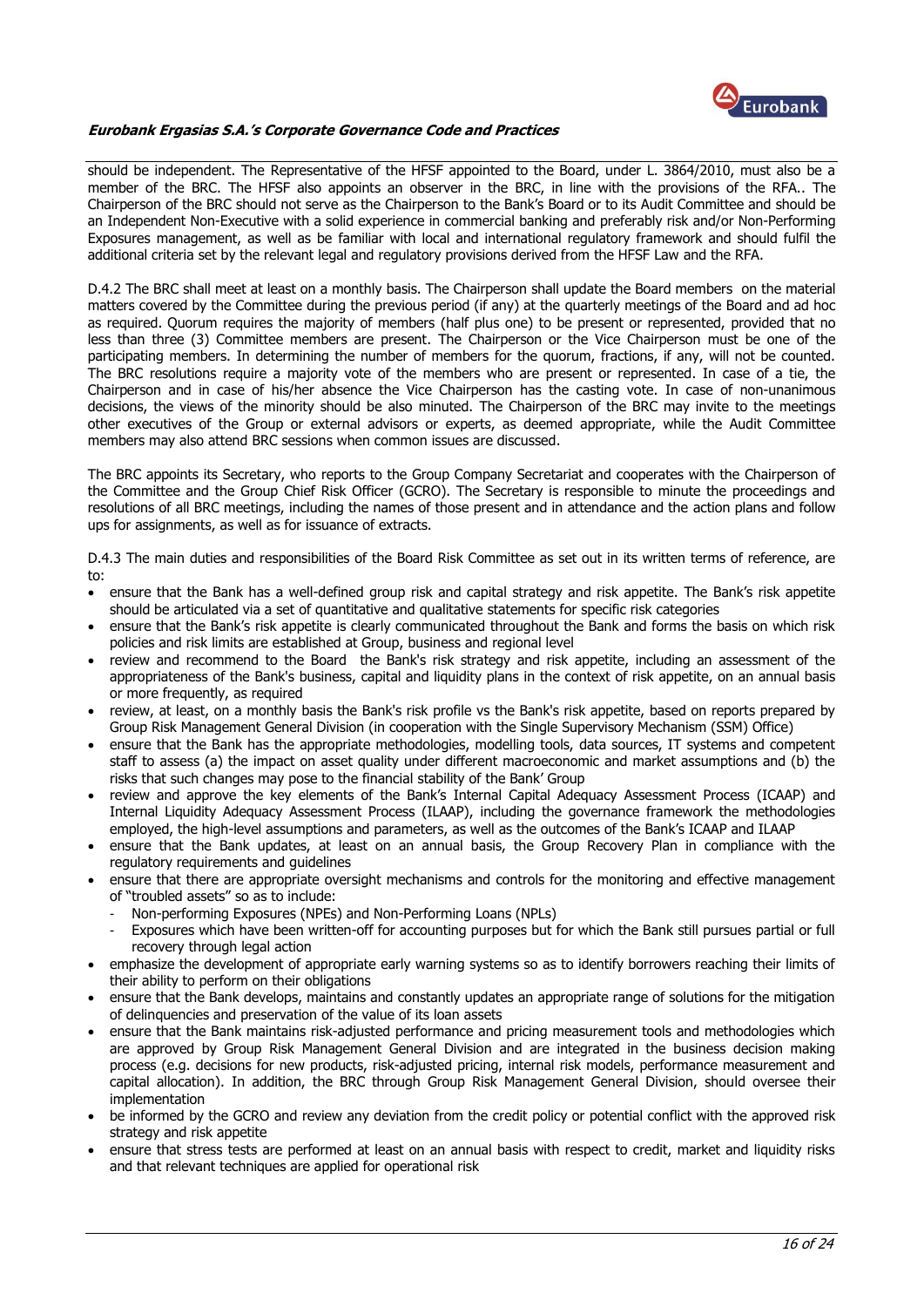

- ensure that there is adequate focus on operational risk and that there are appropriate oversight mechanisms and controls for the monitoring of effective management of operational risk. In this context, BRC assisted by Management as required, holds separate sessions on operational risk matters and also on IT security and cyber risks on a quarterly basis and ad hoc as needed. The Audit Committee members are also invited to attend such meetings
- review the extract of the report relating to Risk Management that Internal Audit submits annually to the Audit Committee, the Executive Board, the Board and BoG, regarding the adequacy of the Bank's Internal Control System
- review and approve the GCRO's annual report (prepared in accordance with relevant requirements of BoG Governor's Act 2577/9.3.2006) submitted to the Management Risk Committee (MRC), the Board, the SSM and BoG
- handle issues regarding the Internal Model and the IRB rating systems approval, results monitoring and reporting
- handle issues regarding Interest rate risk in the banking book (IRRBB)
- approve write offs (on a pool basis) higher than €100m for corporate loans and higher than €70m for retail loan portfolios
- obtain at least annually activity reports by the subsidiaries' Board Risk Committees covering all major issues in each area of oversight of these Committees and to establish communication channels and enhance cooperation with the Chairpersons of the subsidiaries' Board Risk Committees
- provide oversight of Eurobank Group's subsidiary banks' adherence to the Group Risk Framework and to encourage the sharing of information and best practice between the Group's Risk Committees'
- keep the Board and the Audit Committee updated on important relevant risk matters and, to propose to the Board corrective actions in case the BRC identifies that the risk strategy is not implemented, partly or in full.

D.4.4 The Bank's Directors Report, in its Corporate Governance Statement, describes Board Risk Committee's work during the previous year.

## <span id="page-16-0"></span>**D.5 Strategic Planning Committee**

## **Main Principle**

The Strategic Planning Cimmittees's (SPC)<sup>6</sup> purpose is to:

- assist the Board's Executive Officers in planning, developing and implementing the Group's Strategy
- recommend to the Board certain initiatives in relation to the Group's strategy.

#### **Practice**

<u>.</u>

D.5.1 The SPC composition is approved by the Board, on the recommendation of its Chairperson, following the proposal by the Nomination Committee. The Committee is composed of the following members with voting rights:

- The Chairperson of the Board
- The Vice-Chairperson of the Board
- The Chief Executive Officer (CEO)
- The Deputy CEOs
- The Group Chief Risk Officer
- The Group Chief Financial Officer

The SPC is chaired by the Chairperson of the Bank's Board and in case of his/her absence or impediment by the Vice-Chairperson of the Board.

D.5.2 The Committee is in quorum and meets validly when half of its members plus one, including the Chairperson or the Vice-Chairperson of the Board and the CEO, are present. Resolutions of the Committee are reached unanimously by the s members who are present.

D.5.3 The key tasks and responsibilities of the SPC as set out in its terms of reference, are to:

 ensure that the Group develops a well-defined planned medium term strategy in line with the Board's guidance and its approved business plan

 $6$  The Terms of Reference of the Committee, as each time in force, and short biographical details of its members may be found at the Bank's website (www.eurobank.gr)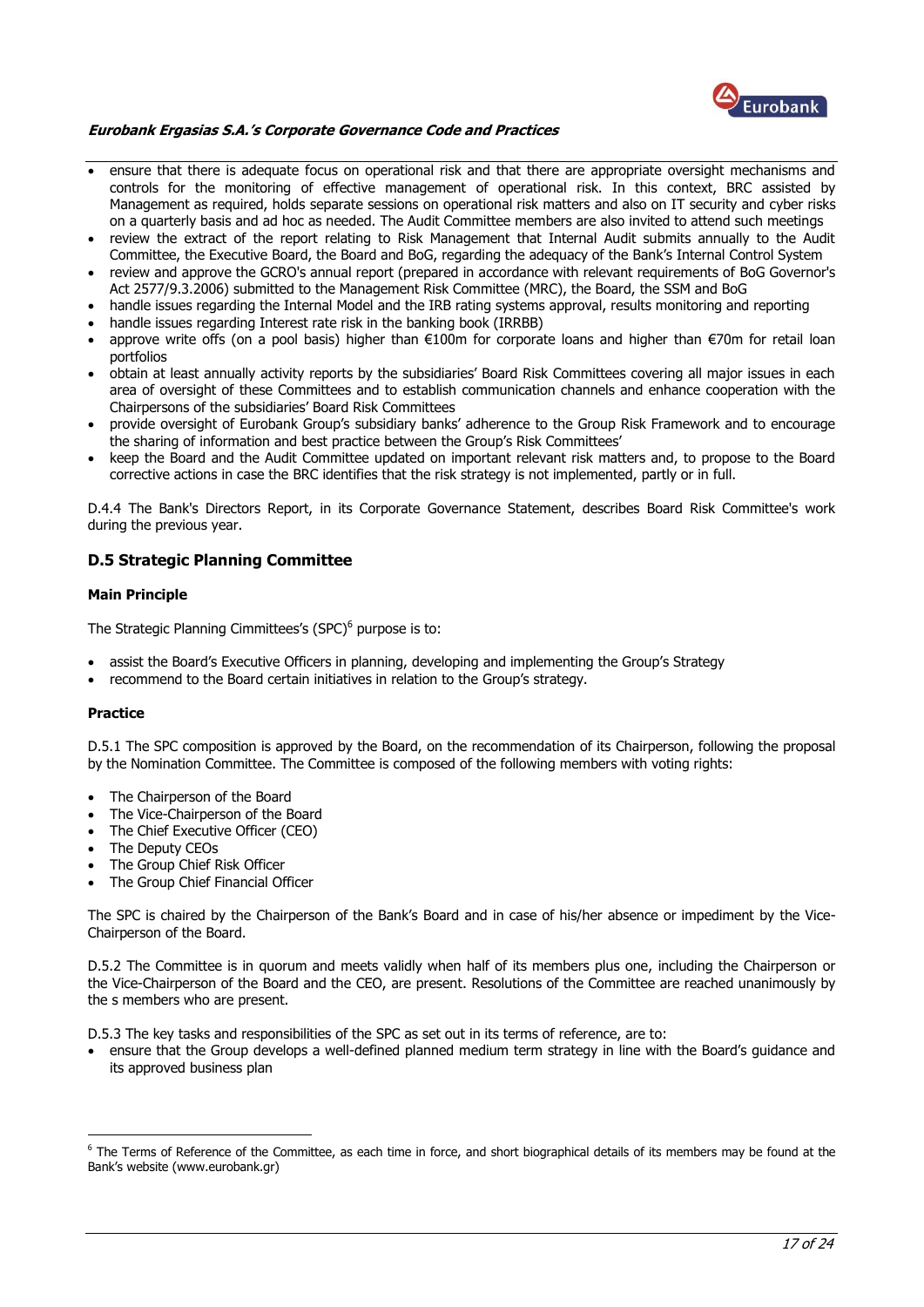

- review, within the framework of which the Executive Board draws up the annual budget and the business plan, the key objectives and goals contained therein and review major business initiatives, before their submission for approval to the Board.
- review, analyze and deliberate issues concerning the Group's strategic choices (e.g. strategic partnerships, share capital increase, issuing convertibles and/or launching debt issuance programs, mergers, acquisitions or disposals, the formation of joint ventures, creation or dissolution of special purpose vehicles, dividend distribution and other major investments or disinvestments by the Group etc.), ensuring these being in line with the approved Groups strategy. The SPC shall formulate relevant proposals to the Board if:
	- a) the issue under discussion exceeds  $\epsilon$  40 million, while for lower amounts approval will be provided by the Executive Board
	- b) a decision of the Board is obligatory by Law or by the Bank's contractual commitments
	- c) it is deemed necessary by the SPC, taking into account the complexity and nature of the strategic choices under discussion
- submit to the Board for approval proposals relating to the strategy and the budget of the Property Portfolio as described in the Service Level Agreement between Eurobank and Grivalia Management Company
- submit to the Board for approval proposals for the acquisitions and disposal of assets other than repossessed assets (as these are defined in the Service Level Agreement between Eurobank and Grivalia Management Company) with book value above € 10 million
- submit to the Board for approval proposals for the disposal of repossessed assets (as these are defined in the Service Level Agreement between Eurobank and Grivalia Management Company) with gross book value above € 20 million
- maintain and take all necessary actions on regulatory and internal capital required to cover all types of risks (incl. strategic and reputational risks, as well as other non-quantifiable risks) and to ensure that capital requirements are met at all times
- review and evaluate all major Group's initiatives aiming at transforming the business and operating model
- monitor on a regular basis the strategic and the key performance indicators of the Group, including the segmental view
- review and, as needed, make proposals to the Board on all other issues of strategic importance to the Group.

The SPC meets bi-weekly or ad hoc when necessary. The SPC appoints its Secretary who prepares the minutes of all its meetings. The SPC's minutes of its meetings are submitted to the Board on a quarterly basis and as required.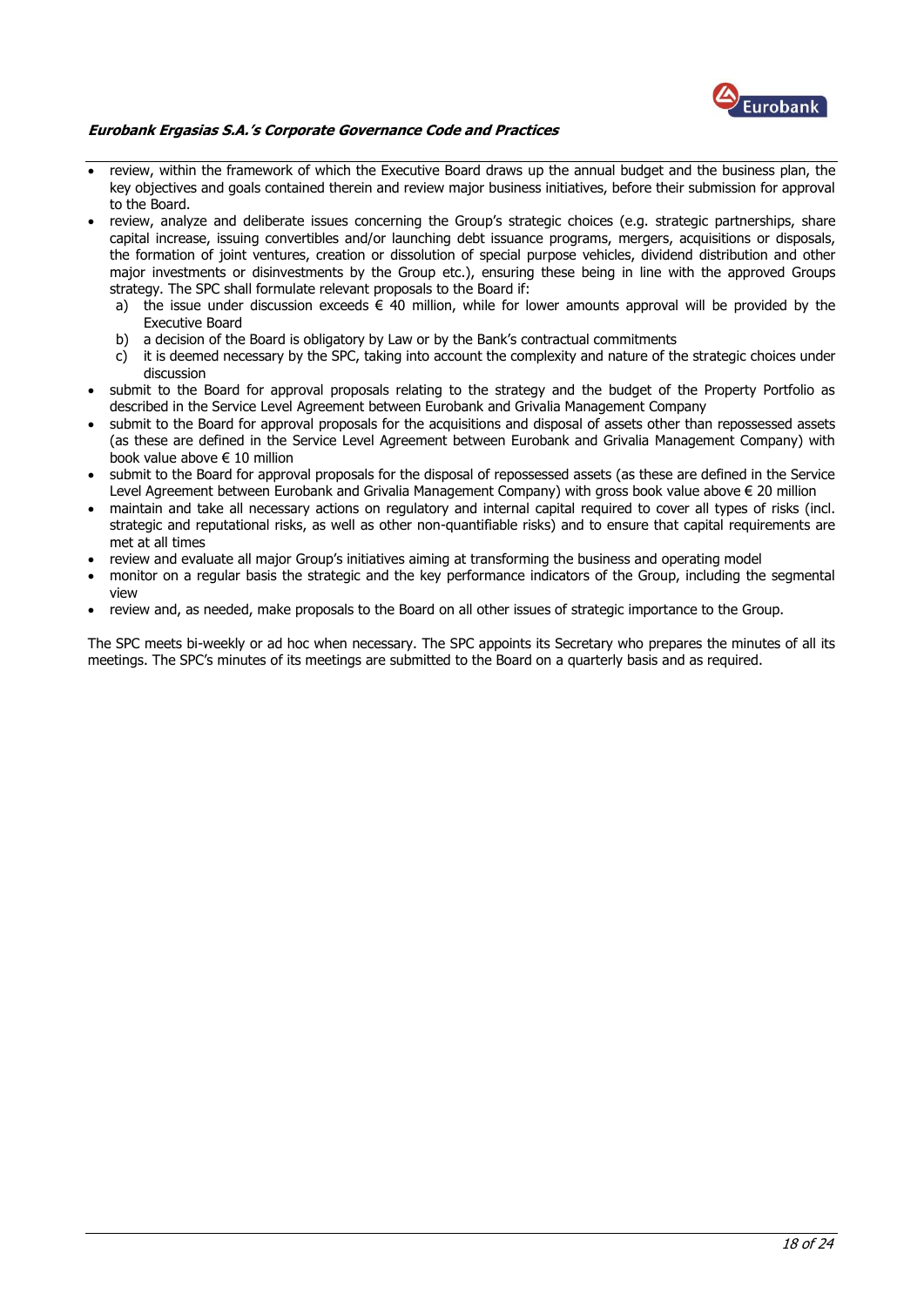

## <span id="page-18-0"></span>**SECTION E: Remuneration**

## <span id="page-18-1"></span>**E.1 The Level and Components of Remuneration**

## **Main Principle**

The remuneration policy forms an integral part of the Bank's corporate governance practice and is developed in accordance with its operational model, business strategy, objectives, long-term interests of the Bank as well as the longterm value creation for Shareholders and incorporates measures to avoid conflict of interest.

Also, the remuneration policy promotes sound and effective risk management and is consistent with the objectives of the Bank's business and risk strategy, corporate culture and values, long term interests of the Bank and the measures used to avoid conflicts of interest and does not encourage excessive risk-taking on behalf of the Bank.

The Bank has established a competitive remuneration framework in order to attract, engage and retain its Directors and employees. Its basic principles are to:

- safeguard that remuneration is sufficient to retain and attract executives with appropriate skills and experience
- monitor that internal equity between business units is applied
- avoid excessive risk taking
- link remuneration with long-term performance.

The continuous monitoring of market trends and best practices in domestic and global level ensures a competitive remuneration policy that is governed by transparency and internal equity.

#### **Practice**

<u>.</u>

E.1.1 On the proposal of the Remuneration Committee<sup>7</sup>, the remuneration of all Directors is determined by the Board, pending final approval by the General Meeting of Shareholders, where applicable as per Company Law 4548/2018.

According to Eurobank's remuneration policy, variable remuneration (deferred and non-deferred) is awarded or vests only if it is sustainable according to the financial situation of the Bank as a whole, and justified on the basis of the performance of the Bank, the business unit and the individual concerned. Without prejudice to the general principles of national contract and labour law, the total variable remuneration shall generally be considerably contracted where subdued or negative financial performance of the Bank occurs, taking into account both current remuneration and reductions in payouts of amounts previously earned, including through malus or clawback arrangements. Moreover the provisions of the Law 4261/2014 are also applied.

For employees whose activities have a material impact on the Bank's risk profile at least 40% of the variable remuneration awarded and exceeding the amount of €25,000 is deferred over a period which is not less than three (3) years, vests no faster than on a pro-rata basis and is correctly aligned with the nature of the business, its risks and the activities of the employee in question. In case of variable remuneration component of a particularly high amount, at least 60% of the amount is deferred. The first deferred portion does not vest sooner than 12 months after the start of the deferral period. The deferral period ends when the awarded variable remuneration has vested or where the amount was reduced to zero as malus was applied.

At least 50% of the variable remuneration awarded should consist of shares or equivalent ownership interests and where possible, other instruments within the meaning of Article 52 or 63 of Regulation (EU) No 575/2013. In any case, the variable remuneration should not be paid through vehicles or methods that facilitate the non-compliance with L. 4261/2014 or Regulation (EU) No 575/2013. The instruments referred to above, shall be subject to an appropriate retention policy designed to align incentives with the longer-term interests of the Bank. Any equity remuneration related scheme is approved by the General Meeting.

For as long as the Bank receives capital support from the Hellenic Financial Stability Fund, it shall also comply to the restrictions regarding remuneration as per the law 3864/2010.

E.1.2 The remuneration of the Non-Executive Directors is fixed in order to avoid potential conflict of interest.

 $<sup>7</sup>$  The Terms of Reference of the Committee, as each time in force, and short biographical details of its members may be found at the</sup> Bank's website (www.eurobank.gr)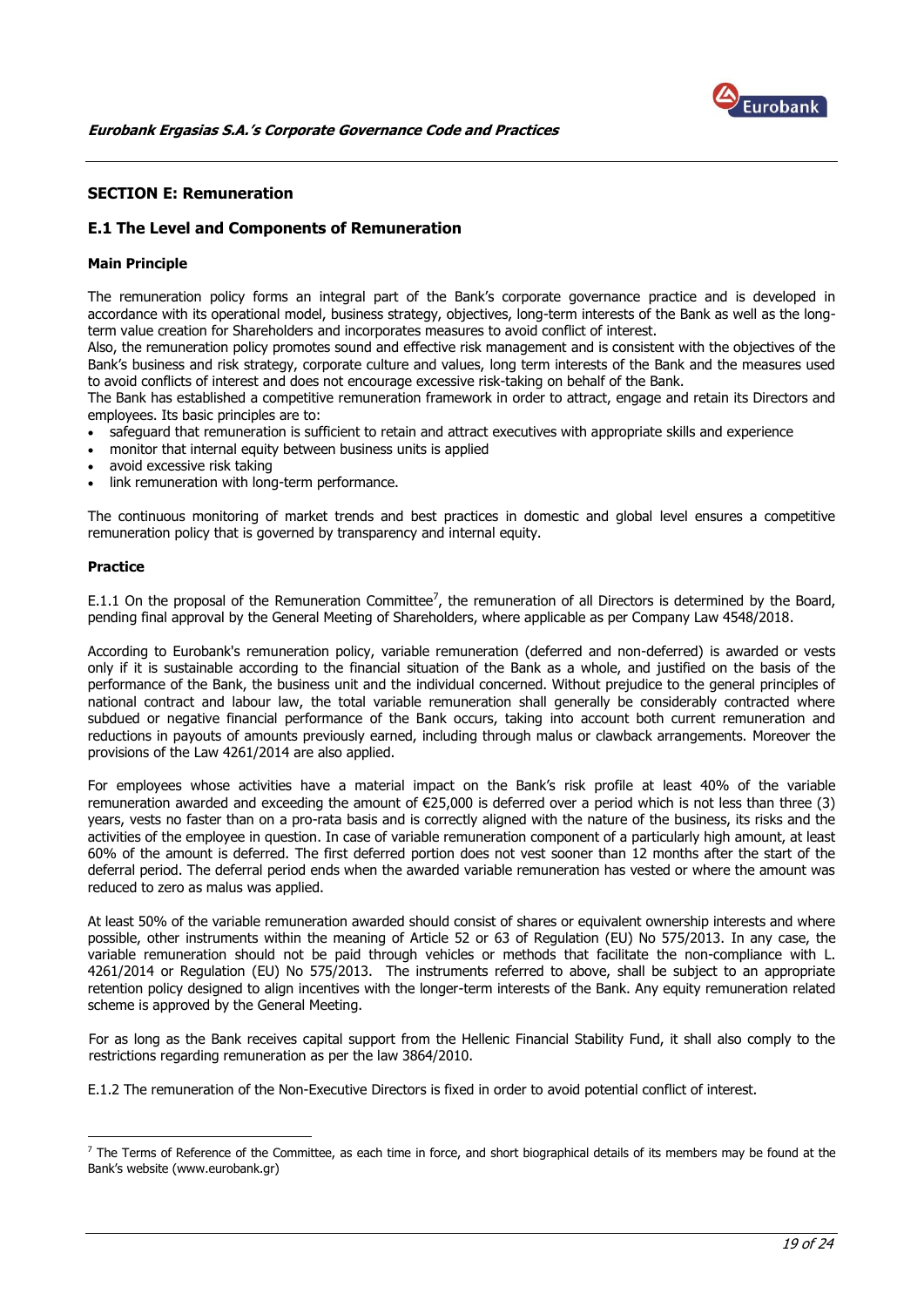

E.1.3 Under Greek Company Law, the appointment of a Director may be revoked at any time without notice by the General Meeting.

E.1.4 In order to ensure adequate transparency to the market of the remuneration structures and the associated risks, the Bank discloses in its website www.eurobank.gr, detailed information on the remuneration policies, practices and, for confidentiality reasons, aggregated amounts for the Board Directors and those members of staff whose professional activities have a material impact on the risk profile of the Bank ("identified employees" according to the EU Regulation 604/2014), and publishes accordingly all information as per current legislation.

## <span id="page-19-0"></span>**E.2 Procedure**

## **Main Principle**

The remuneration policy and its revisions are approved by the Non-Executive Directors following the recommendations from the Remuneration Committee pending final approval by the General Meeting of Shareholders, as per Company Law 4548/2018. The implementation of the remuneration policy is subject to annual internal audit review from the Internal Audit Unit.

## **Practice**

<u>.</u>

E.2.1 The Non-Executive Directors have the responsibility to approve and periodically review Bank's remuneration policy and oversee its implementation at Group level.

In particular the Non-Executive Directors have the following responsibilities regarding remuneration:

- to review and propose for approval the remuneration policy and its revisions to the General Meeting of Shareholders, as per Company Law 4548/2018
- to ensure compliance of the remuneration policy and its application with current laws and regulations;
- to approve the total performance related remuneration pool of the Group and its allocation among Business Units / subsidiaries;
- to approve the goals and objectives relevant to the CEO remuneration and evaluate the CEO's performance in light of these goals and objectives;
- to approve the Bank's total remuneration framework taking into consideration (i) the market trends as well as the current laws and regulations, and (ii) that the remuneration of internal control functions' (i.e. risk management, internal audit, compliance, financial control) employees is not linked to the performance of the business units they control;
- to approve any exceptions from the Bank's approved total remuneration framework regarding employees whose activities have a material impact on the Bank's risk profile;
- to approve any exceptions from the approved total remuneration framework for the Heads of Group Internal Audit, Group Compliance and Group Risk Management;
- to approve the Board fees for the Non-Executive Directors of the subsidiaries' Board and Board Committees, and any amendments thereof;
- to approve any remuneration (new or adjusted) for the Executive Directors of the subsidiaries' Board outside the subsidiaries' remuneration framework;
- to approve any payment or compensation commitment to be made to an Executive Director on termination of his/her office both at Bank and Group level;
- to approve all exposures of Remuneration Committee members as well as any exposures of Senior Executives and their relatives (spouses, children, siblings)<sup>8</sup>, which are equal or exceed  $\in 1$  million and ensure that the exposures granted and their terms are compliant with current laws and regulations. No member of the Remuneration Committee is present when his exposure is being considered;
- to approve any retention scheme, both at Bank and Group level;
- to approve any separation scheme, both at Bank and Group level;
- to provide, when appropriate, adequate information to the General Meeting regarding their activities, with the assistance of the Remuneration Committee.

<sup>&</sup>lt;sup>8</sup> Senior Executives are: Bank and Greek subsidiaries' Board members, Executive Board (ExBo) members, Heads of Group Internal Audit, Group Compliance, Group Risk Management, as well as the Bank's General Managers, Heads of General Divisions and the direct reports to the Bank's Board Chairman and the CEO.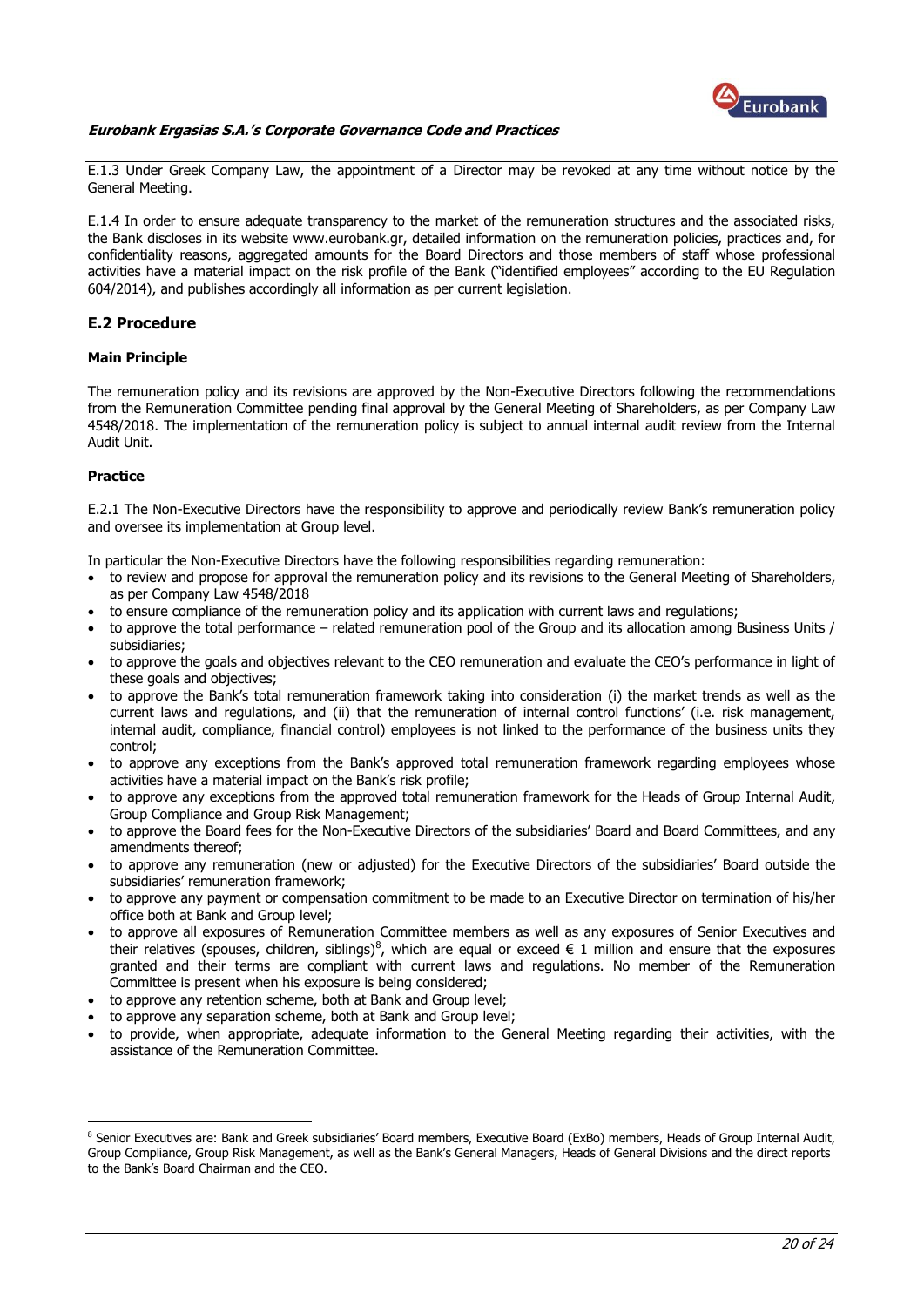

E.2.2 The Board has delegated to the Remuneration Committee the responsibility to:

- provide specialized and independent advice for matters relating to remuneration policy, and its implementation at Bank and Group level and for the incentives created while managing risks, capital and liquidity
- safeguard the proper exercise of its duties and responsibilities, the efficient alignment of the personnel's remuneration with the risks the Bank undertakes and manages and the required alignment between the Bank and the Group; and
- approve or propose for approval all exposures of Senior Executives and their relatives (spouses, children, siblings)<sup>9</sup>.

The Remuneration Committee members should not exceed 40% (rounded to the nearest integer) of total Board members (excluding the HFSF Representative) with a minimum of three (3) members. One (1) member should be the HFSF Representative. The HFSF also appoints an observer in the Remuneration Committee, in line with the provisions of the RFA. At least one member should have adequate expertise and professional experience in risk management and audit activities mainly in alignment with the remuneration policy with the risk and capital profiles of the Bank, while all members should fulfil the additional criteria set by the relevant legal and regulatory provisions derived from the HFSF Law and the RFA. The Committee members shall be appointed by the Board, including the Chairperson and the Vice Chairperson, in accordance with the applicable legal and regulatory requirements where applicable. The tenure of the members coincides with the tenure of the Bank's Board of Directors, with the option to renew their appointment, but in any case the service in the Remuneration Committee should not be more that twelve (12) years in total. All Committee members are Non-Executive Directors while the majority of the members (excluding the HFSF Representative), including the Chairperson, are Independent Non-Executive Directors.

E.2.3 The Committee is in quorum and meets validly when half of its members plus one (1) are present or represented (fractions, if any, are not counted), provided that no less than three (3) Committee members, including the Chairperson or the Vice Chairperson, are present. Decisions of the Committee shall be validly taken by an absolute majority of the members who are present and represented. In case of non-unanimous decisions, the views of the minority should also be minuted and the Board should be informed. In case of a tie, the Chairperson and in case of his/her absence the Vice Chairperson of the Committee shall have the casting vote. No individual is present when his/her own remuneration is being considered. In carrying out its duties, the Committee is accountable to the Board.

E.2.4 The main role and responsibilities of the Remuneration Committee as set out in its written terms of reference which provide details on the purpose, authority, duties and responsibilities, are to:

- inform, advise and support the Non-Executive Directors of the Board regarding the design, revision and the implementation of the remuneration policy both at Bank and Group level
- ensure that the Bank and Group remuneration policy is clear, well documented ,transparent and approved as required by the applicable legal and regulatory framework, as well as to ensure compliance of the remuneration policy and its application with current laws and regulations
- propose to the Non-Executive Directors of the Bank's Board for their approval the total performance related remuneration pool of the Group and its allocation among Business Units / Companies. In this respect, the Committee ensures that the total performance – related remuneration pool of the Group incorporates risk adjusted performance targets and a proper balance between short-term and long-term performance is achieved
- propose to the Bank's Board the remuneration policy for the members of the Board and Board Committeesfor approval, pending final approval by the Bank's General Meeting, where applicable as per Company Law 4548/2018
- to propose to the Non-Executive Directors of the Bank's Board for their approval the goals and objectives relevant to the Bank's CEO remuneration and evaluate the CEO's performance in light of these goals and objectives
- propose to the Non-Executive Directors of the Bank's Board for their approval the Bank's total remuneration framework and to approve the Group subsidiaries' remuneration framework taking into consideration the market trends as well as the current laws and regulations and that the remuneration of internal control functions' (i.e. risk management, internal audit, compliance, financial control) employees is not linked to the performance of the business units they control
- propose to the Non-Executive Directors of the Bank's Board for their approval any exceptions from the Bank's approved total remuneration framework regarding employees whose activities have a material impact on the Bank's risk profile
- for the Heads of Group Internal Audit, Group Compliance and Group Risk Management to approve any remuneration adjustments within the approved total remuneration framework and to propose to the Non-Executive Directors of the Bank's Board for their approval any exceptions from the approved total remuneration framework. In any case, the

<sup>&</sup>lt;u>.</u> 9 Senior Executives are: Bank and Greek subsidiaries' Board members, Executive Board (ExBo) members, Heads of Group Internal Audit, Group Compliance, Group Risk Management, as well as the Bank's General Managers, Heads of General Divisions and the direct reports to the Bank's Board Chairman and the CEO.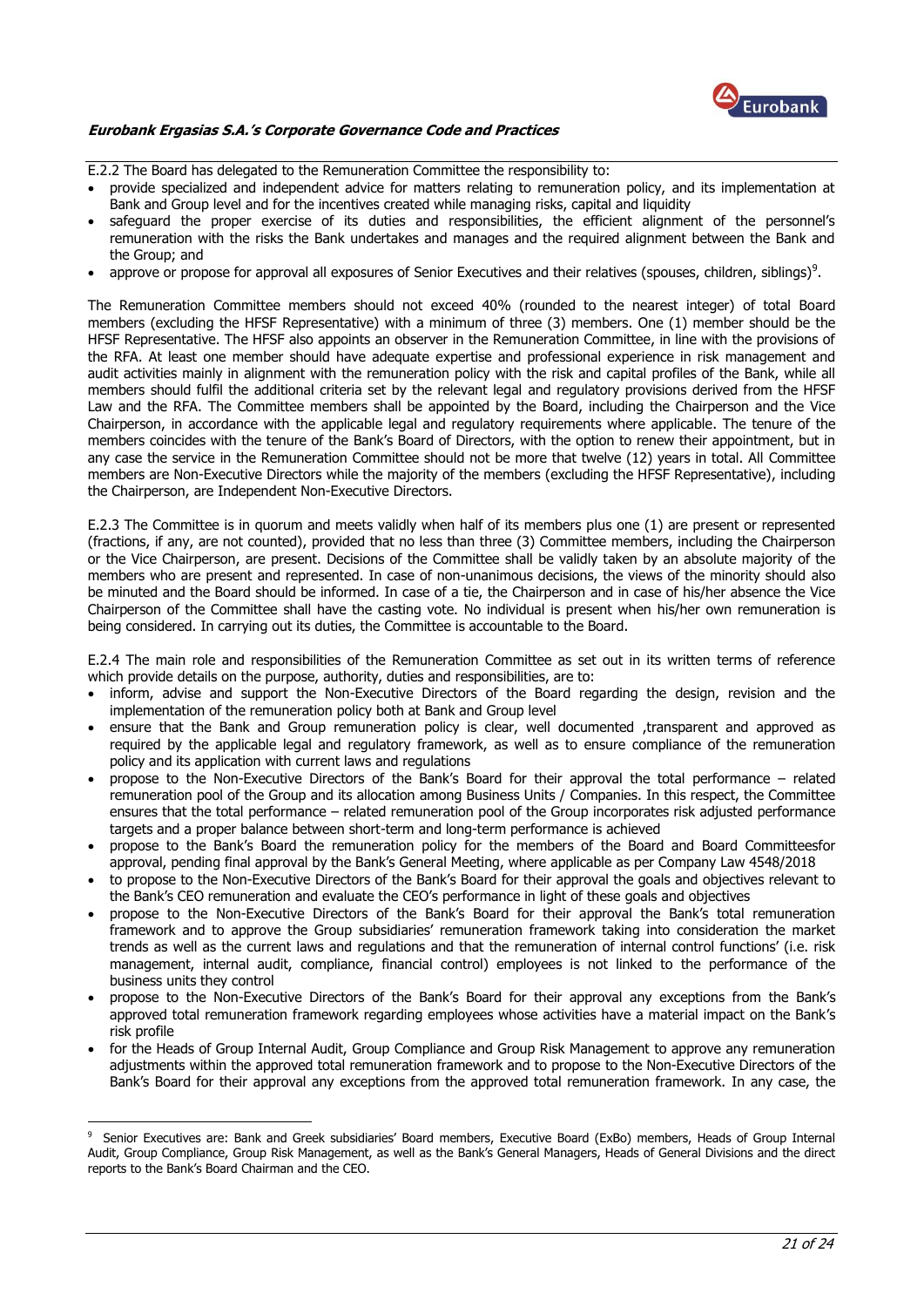

Committee acts for the Heads of Group Internal Audit and Group Compliance after consulting with the Bank's Audit Committee, while for the Chief Risk Officer after consulting with the Bank's Board Risk Committee

- approve any exceptions from the Subsidiaries' approved total remuneration framework regarding their employees whose activities have a material impact on the Subsidiary's risk profile
- review, on an annual basis, the total remuneration adjustments within the Bank's approved total remuneration framework for employees whose activities have a material impact on the Bank's risk profile
- review, on a quarterly basis, the total remuneration adjustments within the subsidiaries' approved total remuneration framework for employees whose activities have a material impact on the subsidiary's risk profile
- approve any remuneration (new or adjusted) for the Executive Directors for the subsidiaries' Board within the subsidiaries remuneration framework and propose to the Non-Executive Directors of the Bank's Board for their approval a) the Board fees for the Non-Executive Directors of the subsidiaries' Board and Board committees, and any amendments thereof and b) any remuneration (new or adjusted) for the Executive Directors of the subsidiaries' Board outside the subsidiaries' remuneration framework
- consider and recommend to the Non-Executive Directors of the Bank's Board for their approval any payment or compensation commitment to be made to an Executive Director of the Bank's Board on termination of his/her office, both at Bank and Group level
- for the exposures of the Senior Executives and their relatives (spouses, children, siblings), excluding Remuneration Committee members whose exposures are approved by the Non-Executive Directors of the Bank's Board, to ensure that the exposures granted and their terms are compliant with current laws and regulations, to approve all such exposures up to  $\epsilon$  1 million (except from any consumer product requests up to  $\epsilon$  10 thousand, irrespective of their total exposure, which are approved by the Top Management Lending Committee) and propose to the Non-Executive Directors of the Bank's Board for their approval any such exposures which are equal or exceed  $\epsilon$  1 million
- approve the benefits policy of the Bank, any incentive scheme, both at Bank and Group level and propose to the Non-Executive Directors of the Bank's Board for their approval any retention scheme or any separation scheme, both at Bank and Group level
- propose to the Bank's Board the approval and any revision of the Bank's Board and Board Committees' Attendance Policy and review its implementation on an annual basis
- approve any remuneration disclosures that the Bank is obliged to publish according to the applicable legal and regulatory framework
- provide, when appropriate, adequate information regarding its activities to the General Meeting
- review the Remuneration Committee's annual plan, referring to the annual schedule of the Committee's meetings and the allocation of the main agenda items to each meeting.

In performing its duties, the Remuneration Committee shall, to the extent possible, and on an ongoing basis, take into account the long-term interests of Shareholders, investors and other stakeholders in the Bank as well as the public interest, promote sound and prudent management and prevent or minimize any conflicts of interest that might arise.

E.2.5. The Bank's Directors Report, in its Corporate Governance Statement, describes the Remuneration Committee's work during the previous year.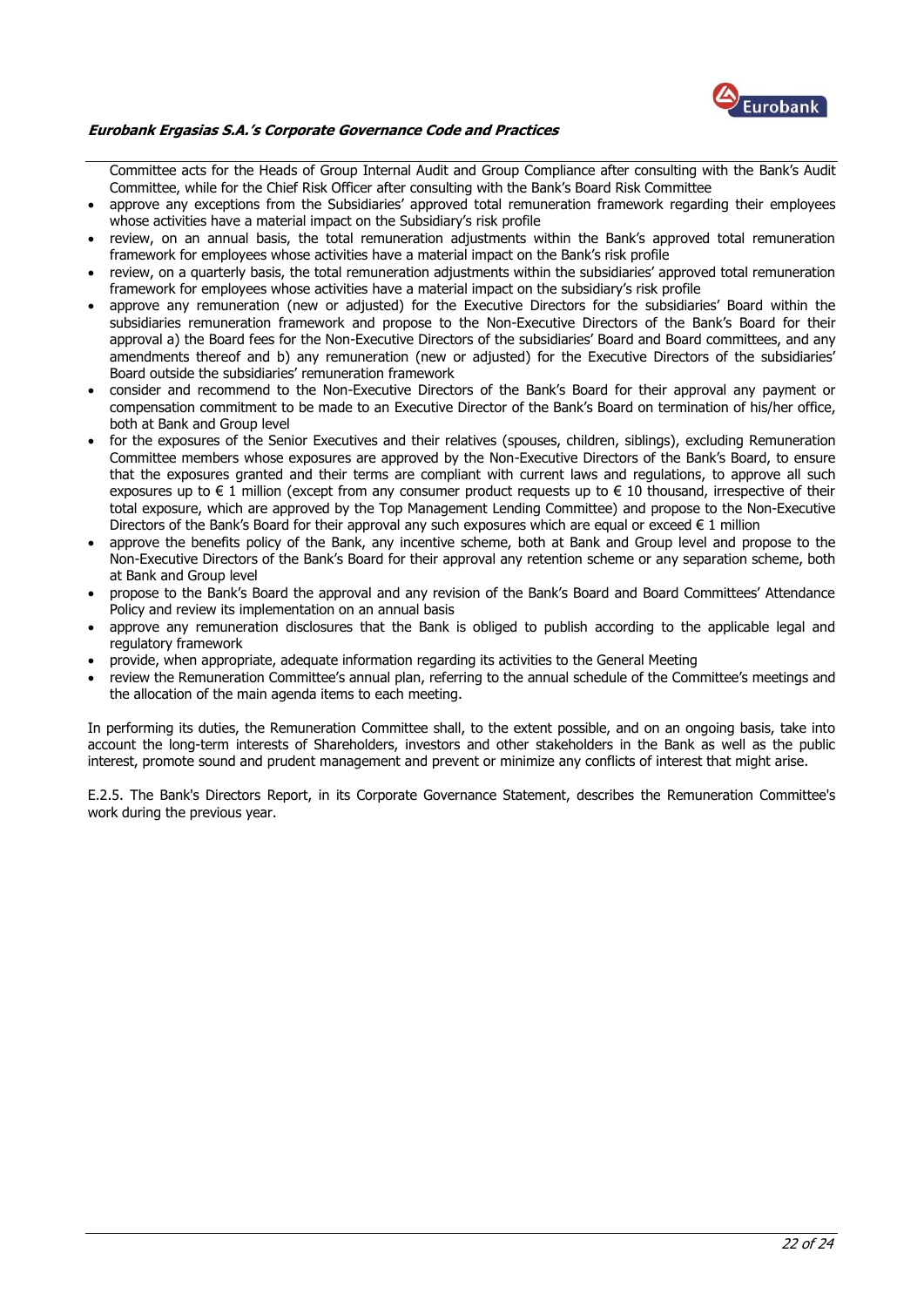

## <span id="page-22-0"></span>**SECTION F: Relations with Shareholders**

## <span id="page-22-1"></span>**F.1 Dialogue with Shareholders**

#### **Main Principle**

Eurobank is actively facilitating communication between Management and Shareholders. The Board as a whole has responsibility for ensuring that a satisfactory dialogue with Shareholders takes place.

Whilst recognising that most Shareholders' contact is with the CEO and CFO, the Chairperson ensures that all Directors are made aware of their major Shareholders' issues and concerns. The Board is kept in touch with Shareholders' opinion in whatever ways are most practical and efficient.

## **Practice**

F.1.1 Eurobank is actively facilitating interactive communication between the Management and the Shareholders, through the following mechanisms:

- The Board's proposals to the General Meeting are accompanied by detailed explanations available on the website to enable an informed and constructive discussion of the issues at the General Meeting
- Through the Investors Information Services Division and Investor Relations Division, all Shareholders are able to address issues to Management either physically or by e-mail or by telephone and submit their proposals
- Roadshows and meetings enable institutional investors to maintain contact with Management, through the Investor Relations Division
- Provide its Shareholders with the following capabilities through its website:
	- Shareholders' frequently asked questions: the Investor's Information Services Division gives uniform answers to frequently asked questions by the Shareholders on the same subject
	- Electronic updates and alerts: interested parties who complete the "Electronic Updates Form" can receive timely alerts about the information they are interested in, specifying the exact web page where this information will be posted.

## <span id="page-22-2"></span>**F.2 Constructive use of the General Meeting**

## **Main Principle**

The Board uses the General Meeting to communicate with Shareholders and to encourage their participation.

## **Practice**

F.2.1 The Shareholders are called to express their opinions on the issues under review, during an open discussion. Any Shareholder may request the Board to provide the General Meeting with specific information regarding Bank's business, to the extent that this information is relevant to the items on the agenda. Shareholders representing 5% of the paid-up share capital may request the Board to include additional items in the General Meeting's agenda. In that case, the request is accompanied by a justification or a draft resolution to be approved by the General Meeting. Shareholders representing 10% of the paid-up share capital may require the Board to provide the General Meeting with information about the course of the Bank's affairs and financial situation.

F.2.2 At any General Meeting, the Bank proposes a separate resolution on each substantially separate issue, and especially, proposes a resolution at the Annual General Meeting relating to the annual financial statements. For each resolution, proxy forms provide Shareholders with the option to direct their proxy to vote either for, against or to abstain.

F.2.3 Eurobank ensures that all valid proxy appointments received for General Meetings are properly recorded and counted. Voting is always by ballot. For each resolution the Bank ensures that the following information is made available, within five (5) days after the General Meeting, on its website:

- the number of shares casting valid votes
- the percentage of share capital represented by these votes
- the total number of valid votes
- the number of votes for or against each resolution
- the number of shares in respect of which the vote was abstained.